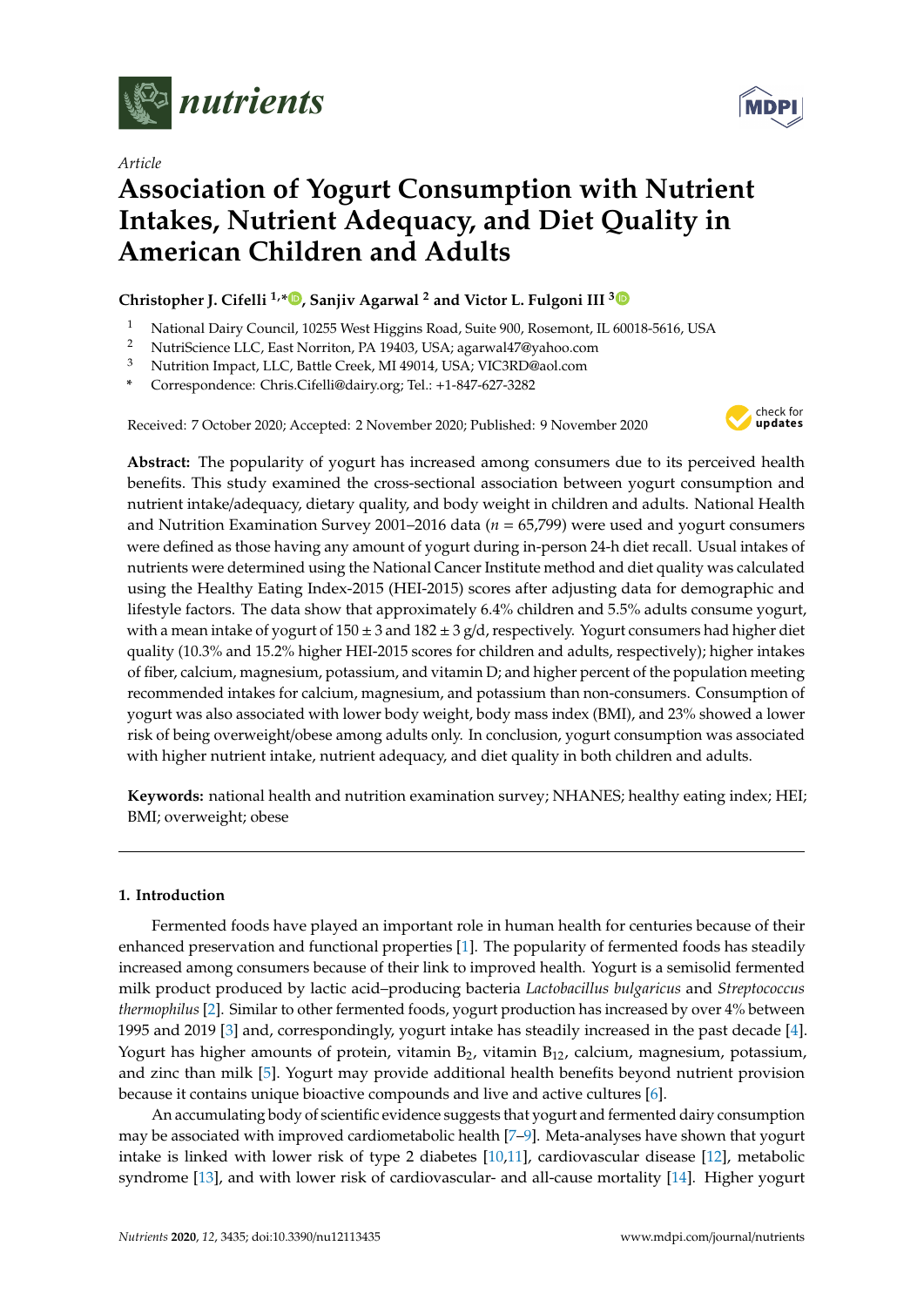consumption was associated with a 16% lower risk of high blood pressure in a long-term cohort study [\[15\]](#page-10-13) and each additional serving of yogurt was associated with a 6% lower risk of incident hypertension in a Framingham Heart Study cohort [\[16\]](#page-11-0). Yogurt consumption has also been shown to be associated with a lower body mass index (BMI), lower body weight/weight gain, smaller waist circumference (WC), and lower body fat [\[17](#page-11-1)[–20\]](#page-11-2). It has been hypothesized that the formation of unique bioactive compounds during fermentation, the presence of live and active cultures in fermented dairy, and conjugated linoleic acid of certain whole-milk yogurts are responsible for the beneficial associations between yogurt and cardiometabolic health [\[7,](#page-10-6)[8\]](#page-10-14).

The relationship between yogurt consumption and nutrient adequacy and markers of cardiometabolic health has been previously investigated. Hobbs et al. [\[21\]](#page-11-3) reported higher diet quality, nutrient intakes, and nutrient adequacy among British children consuming >60 g/d yogurt. Vatanparast et al. [\[22\]](#page-11-4) also reported a higher nutrient intake and diet quality among Canadian children and adult yogurt consumers. Similarly, some studies have examined the possible links between yogurt consumption and nutrient adequacy and body weight in the US population. Wang et al. [\[23\]](#page-11-5) reported that yogurt consumption was associated with better diet quality, higher nutrient intakes, and healthier metabolic profiles in adults from the Framingham Heart Study. Data from the National Health and Nutrition Examination Survey (NHANES) showed that yogurt was associated with higher nutrient intake, diet quality scores, and better metabolic profiles in children [\[24](#page-11-6)[,25\]](#page-11-7). However, neither NHANES analysis examined the impact of yogurt consumption in adults.

Given the increase in popularity and consumption of yogurt in recent years, there is a need to more fully understand the impact of yogurt on health outcomes in both adults and children. Accordingly, the aim of the current study was to investigate the association between yogurt consumption, nutrient adequacy, diet quality, and body weight in American children and adults using the NHANES data set. We hypothesized that yogurt consumption would be associated with greater nutrient intakes/adequacy, improved diet quality, and lower body weight as compared to non-consumers.

#### **2. Materials and Methods**

#### *2.1. Subjects*

Food and nutrient data obtained from the dietary component of What We Eat In America (WWEIA) of NHANES 2001–2016 were used to assess yogurt intake [\[26\]](#page-11-8). NHANES is a continuous survey of a nationally representative sample of the non-institutionalized US population conducted by the National Center for Health Statistics (NCHS). The present analysis combined 8 NHANES datasets (NHANES 2001–2002, 2003–2004, 2005–2006, 2007–2008, 2009–2010, 2011–2012, 2013–2014, and 2015–2016). The combined sample included 65,799 participants aged 2 years and over, excluding pregnant females (*n* = 1356), lactating females (*n* = 338), and those with incomplete or unreliable 24-h recall data (8622). All participants provided written informed consent and the Research Ethics Review Board at the NCHS approved the survey protocol. The federal NHANES database, which is publicly available at [\[27\]](#page-11-9), is exempt from approvals by Institutional Review Boards.

#### *2.2. Estimation of Energy and Nutrients Intakes*

Dietary intake data with reliable 24-h recall dietary interviews using the United States Department of Agriculture's (USDA) automated multiple-pass method were used [\[28\]](#page-11-10). The 24-h recall data for each participant in these surveys includes a description of the individual foods and beverages consumed on the previous day (midnight to midnight) and the amount by weight. Complete descriptions of the dietary interview methods for NHANES are provided elsewhere [\[26\]](#page-11-8). Yogurt was defined as g of food in "USDA food subgroup 18" and includes both plain and flavored, Greek and regular, and all fat varieties of yogurt. [\[29\]](#page-11-11). Yogurt consumers were defined as those consuming any amount of yogurt during the first (in-person) 24-h recall. Participants were dichotomized into consumers and non-consumers of yogurt. The second dietary recall was used to assess usual nutrient intakes.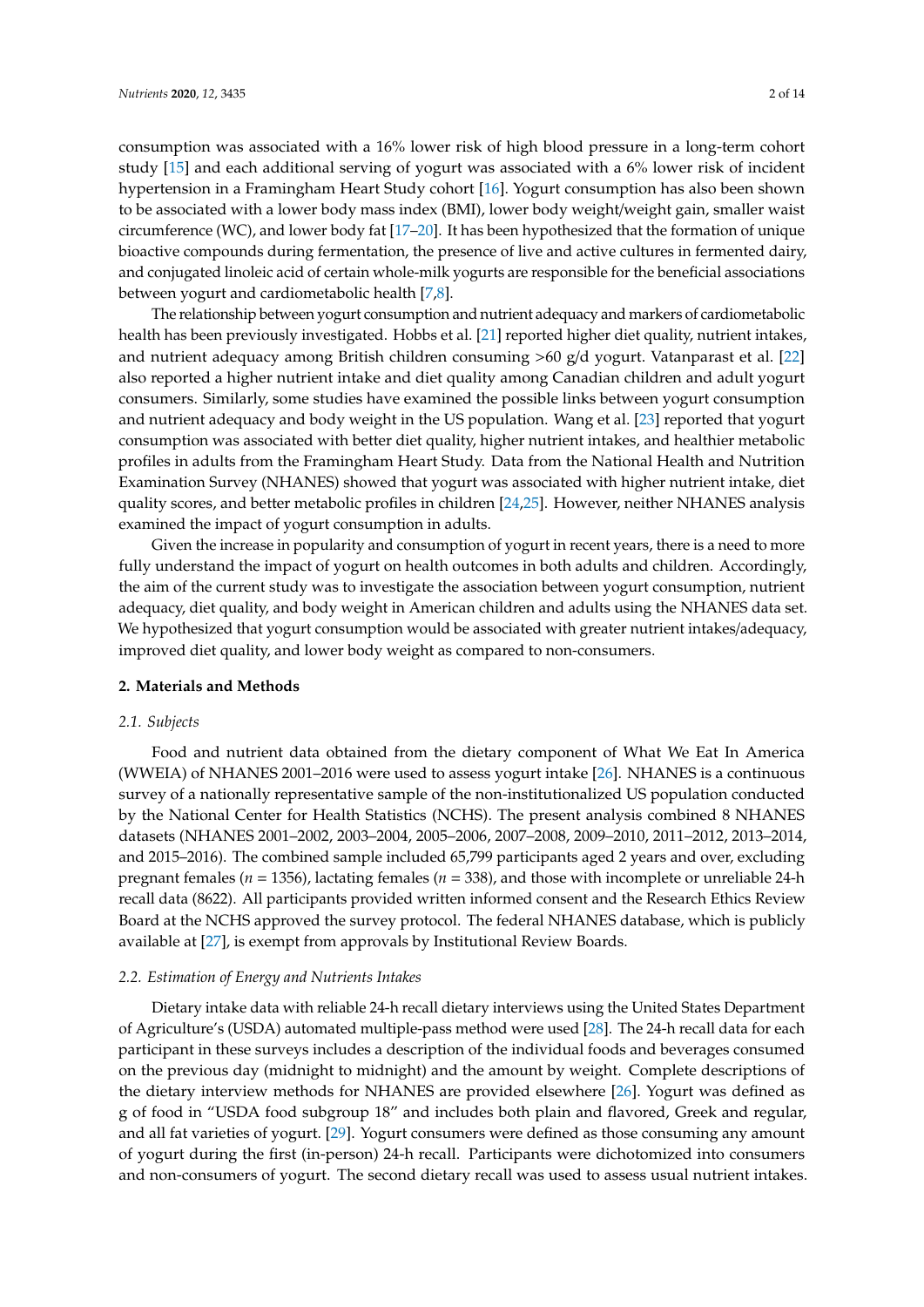Energy and nutrients for each food and beverage consumed were determined using the NHANES cycle specific the USDA Food and Nutrient Database for Dietary Studies (FNDDS) [\[29\]](#page-11-11). In our analysis, intake of calcium, iron, magnesium, potassium, thiamin, folate, and vitamins A,  $B_6$ ,  $B_{12}$ , C, and D was analyzed as these are defined as "under consumed nutrients" by the Dietary Guidelines for Americans 2015–2020 (DGA) [\[30\]](#page-11-12).

## *2.3. Estimation of Diet Quality and Intake of Food Groups*

Diet quality scores were determined using the USDA Healthy Eating Index-2015 (HEI-2015) [\[31\]](#page-11-13). The HEI-2015 contains 13 subcomponents, each reflecting the DGA's recommendations. HEI-2015 scores were estimated using day 1 dietary intake data. Dietary intake was expressed per 1000 kcal for all components except for fatty acid ratios (expressed as a ratio of unsaturated to saturated fatty acids), saturated fat (expressed as % energy), and added sugars (expressed as % energy). Total vegetables; greens and beans; total fruit, whole fruit; total protein; and seafoods and plant proteins were scored proportionally from 0 to 5 points and all other components (i.e., whole grains; dairy; fatty acids; sodium; refined grains; saturated fat; and added sugars) were scored proportionally from 0 to 10 points. The maximum possible score was 100 [\[31\]](#page-11-13).

The USDA Food Patterns Equivalents Database (FPED) [\[32\]](#page-11-14) was used to calculate an intake of MyPlate [\[33\]](#page-11-15) servings (MyPyramid Equivalents Database was used for 2001–2004 data). The number of MyPlate servings was aggregated over all foods consumed during the 24-h recall to calculate the MyPlate food group intakes per day.

## *2.4. Estimation of Anthropometric Measures*

Body weight, waist circumference, body mass index (BMI) for adults, and BMI z-score for children were calculated using NHANES standard protocols and using the Statistical Analysis Software program for CDC and Prevention's Growth Charts [\[26,](#page-11-8)[34\]](#page-11-16). In adults overweight or obese the BMI was defined as  $\geq$ 25 kg/m<sup>2</sup> and the elevated waist circumference was defined as  $>$ 102 cm for males and  $>$ 88 cm for females [\[35\]](#page-12-0). Children with BMI z-scores between the 85th and <95th percentile were considered overweight, and those with BMI z-scores in the ≥95th percentile were considered obese [\[34\]](#page-11-16).

#### *2.5. Statistical Analysis*

All analyses were performed using SAS 9.4 (SAS Institute, Cary, NC, USA) software. The data were adjusted for the complex sampling design of NHANES, using appropriate survey weights, strata, and primary sampling units. Day one dietary/examination weights were used in all intake analysis and Mobile Examination Center weights were used for anthropometric variables.

Least square means (LSM) and standard errors (SE) were generated for energy and nutrient intake, food group intake, diet quality, and anthropometric variables in yogurt consumers and non-consumers via regression analyses. Analyses were adjusted for age, gender, ethnicity, poverty income ratio, physical activity level, current smoking status, and alcohol (only for those 19 years and older), and kcal (except for energy and HEI-2015). Usual intakes of nutrients were determined using the National Cancer Institute (NCI) method [\[36\]](#page-12-1) and the NCI macros (Mixtran and Distrib) were used to generate parameter effects after covariate adjustments and to estimate the distribution of usual intake (UI). The one-part NCI model was used for nutrients since these substances are consumed on most days by most subjects. Covariates for usual intake estimation included day of the week of the 24-h recall [coded as weekend (Friday–Sunday) or weekday (Monday–Thursday)] and sequence of dietary recall (first or second), and variance estimates were obtained using the two days of intake with one-day sampling weights. The percentage of the population below the Estimated Average Requirement (EAR) or above Adequate Intake (AI) of nutrients was assessed using the cut-point method (except for iron where the probability method was used) and Z-statistic was used to assess differences between non-consumers and yogurt consumers. Logistic regression was utilized to assess the association of yogurt consumption with risk of overweight/obesity in children and adults.  $p < 0.01$  was considered statistically significant.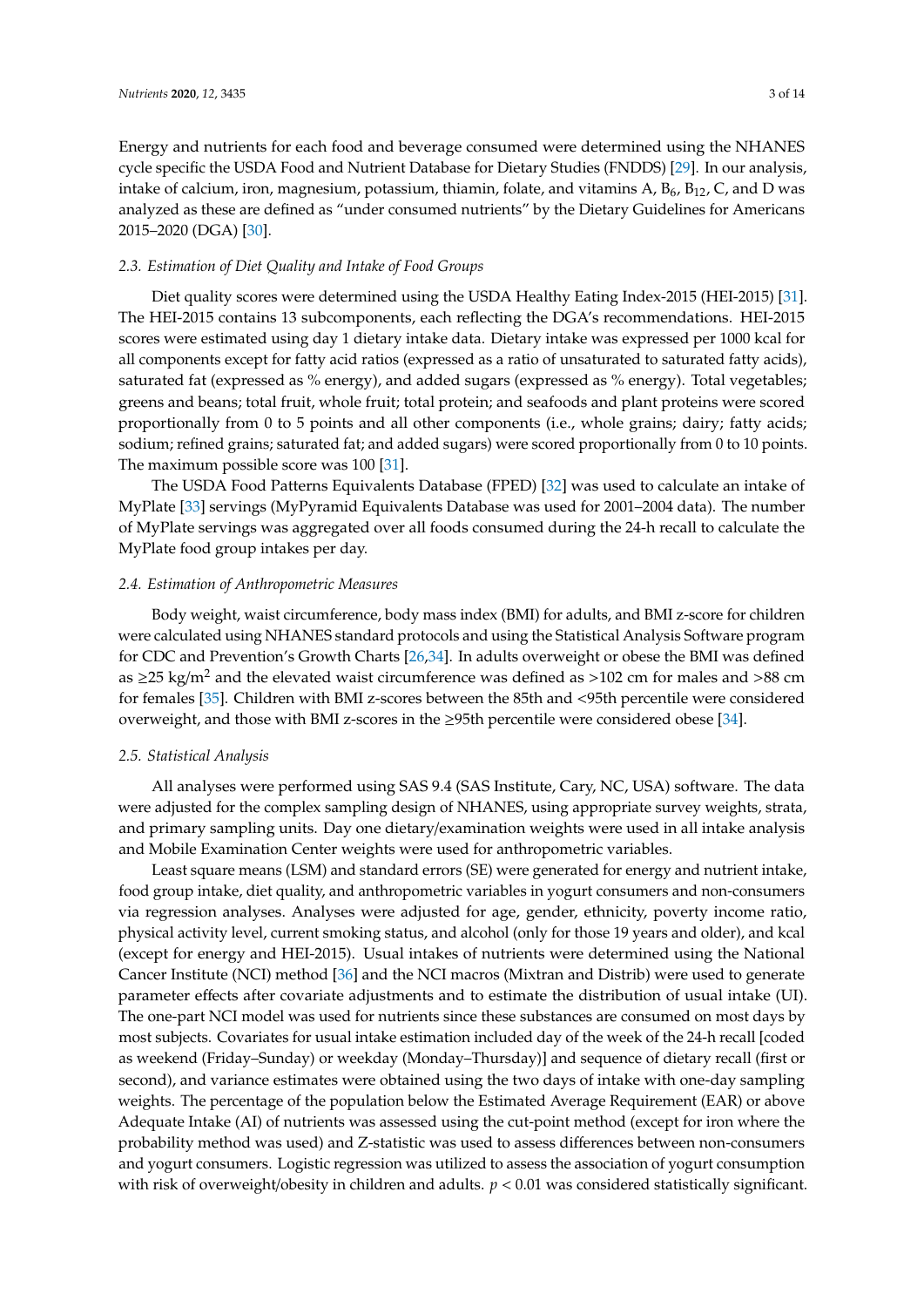## **3. Results**

#### *3.1. Yogurt Intake*

Approximately 6.4% of children and 5.5% of adults consume yogurt. Yogurt consumers were 3.0 and 2.6 years younger than non-consumers in children and adults, respectively. While in children a similar percentage of males/females consume yogurt, a smaller percentage of adult males consume yogurt. A greater percentage of yogurt consumers were non-Hispanic White (and a lower percentage yogurt consumer were non-Hispanic Blacks) as compared to non-consumers in both children and adults. A greater percentage of yogurt consumers had a household income >1.85 the poverty level and a lower percentage yogurt consumer had a household income <1.35 the poverty level as compared to non-consumers in both children and adults (Supplementary Table S1). The mean intake of yogurt (on day 1 of recall) among consumers was  $150 \pm 3$  g/d (95th percentile 307 g/d) and  $182 \pm 3$  g/d (95th percentile 337 g/d) among children and adults, respectively. Median intake was 122 g/d in children and 169 g/d in adults. Mean per capita intake of yogurt (on day 1 of recall) was  $11.6 \pm 0.5$  and  $12.9 \pm 0.5$  g/day among children and adults, respectively, and has significantly increased (β = 0.59 g/cycle, *p* = 0.0164 for children;  $β = 1.46$ , g/cycle  $p < 0.0001$  for adults) over the last eight NHANES cycles (2001–2016).

Yogurt provided on average 7.7% of energy, 18.5% of calcium, 10.5% of vitamin D, 12.3% of potassium, 14.3% of vitamin B12, 10.4% of protein, 16.9% of total sugars, and 17.9% of added sugars in children (Table [1\)](#page-3-0). Similar results were observed in adults where, on average, yogurt provided 7.6% of energy, 21.7% of calcium, 15.5% of vitamin D, 11.2% of potassium, 15.6% of vitamin  $B_{12}$ , 11.0% of protein, 17.5% of total sugars, and 16.3% of added sugars (Table [1\)](#page-3-0).

| Variable              |                 | Children (2-18 Years) | Adults (≥19 Years) |                  |  |
|-----------------------|-----------------|-----------------------|--------------------|------------------|--|
|                       | All sources     | Yogurt only           | All sources        | Yogurt only      |  |
| Energy (kcal)         | $1860 \pm 25$   | $144 \pm 3$           | $2114 \pm 25$      | $160 \pm 2$      |  |
| Carbohydrate (g)      | $257 \pm 3$     | $24.6 \pm 0.6$        | $267 + 4$          | $25.7 \pm 0.5$   |  |
| Dietary fiber (g)     | $13.5 \pm 0.2$  | $0.08 \pm 0.01$       | $19.8 \pm 0.3$     | $0.24 \pm 0.02$  |  |
| Total sugars (g)      | $137 \pm 2$     | $23.2 \pm 0.6$        | $126 \pm 2$        | $22.0 \pm 0.5$   |  |
| Added sugars (tsp eq) | $17.6 \pm 0.4$  | $3.15 \pm 0.09$       | $16.3 \pm 0.4$     | $2.65 \pm 0.09$  |  |
| Protein (g)           | $67.9 \pm 1.2$  | $7.07 \pm 0.16$       | $87.4 \pm 1.2$     | $9.59 \pm 0.20$  |  |
| Total fat (g)         | $65.0 \pm 1.3$  | $2.15 \pm 0.07$       | $76.3 \pm 1.2$     | $2.25 \pm 0.07$  |  |
| Cholesterol (mg)      | $198 \pm 8$     | $8.0 \pm 0.2$         | $249 \pm 6$        | $9.28 \pm 0.22$  |  |
| Calcium (mg)          | $1227 \pm 22$   | $227 \pm 5$           | $1228 \pm 17$      | $267 \pm 4$      |  |
| Iron (mg)             | $13.3 \pm 0.3$  | $0.12 \pm 0.003$      | $15.6 \pm 0.3$     | $0.16 \pm 0.004$ |  |
| Magnesium (mg)        | $246 \pm 3$     | $22.4 \pm 0.5$        | $351 \pm 5$        | $26.9 \pm 0.4$   |  |
| Potassium (mg)        | $2383 \pm 35$   | $294 \pm 6$           | $3133 \pm 38$      | $350 \pm 5$      |  |
| Sodium (mg)           | $2719 \pm 45$   | $87.5 \pm 1.8$        | $3373 \pm 47$      | $103 \pm 2$      |  |
| Vitamin A, RAE (μg)   | $639 \pm 16$    | $29.5 \pm 2.0$        | $749 \pm 17$       | $48.7 \pm 2.2$   |  |
| Thiamin (mg)          | $1.47 \pm 0.02$ | $0.06 \pm 0.001$      | $1.69 \pm 0.03$    | $0.07 \pm 0.001$ |  |
| Folate, DFE $(\mu g)$ | $521 \pm 13$    | $14.7 \pm 0.4$        | $600 \pm 12$       | $18.7 \pm 0.4$   |  |
| Vitamin $B_6$ (mg)    | $1.61 \pm 0.03$ | $0.06 \pm 0.001$      | $2.20 \pm 0.05$    | $0.08 \pm 0.001$ |  |
| Vitamin $B_{12}$ (µg) | $5.12 \pm 0.12$ | $0.73 \pm 0.01$       | $5.88 \pm 0.21$    | $0.92 \pm 0.01$  |  |
| Vitamin C (mg)        | $84.6 \pm 3.0$  | $1.45 \pm 0.09$       | $102 \pm 3$        | $2.43 \pm 0.14$  |  |
| Vitamin $D(\mu g)$    | $6.57 \pm 0.18$ | $0.69 \pm 0.03$       | $5.41 \pm 0.17$    | $0.84 \pm 0.03$  |  |

<span id="page-3-0"></span>**Table 1.** Energy and nutrient intakes in children and adult yogurt consumers from all sources and from yogurt only (National Health and Nutrition Examination Survey (NHANES) 2001–2016, gender combined data).

Values are weighted means ± standard error of means. RAE, retinol activity equivalents; DFE, dietary folate equivalent.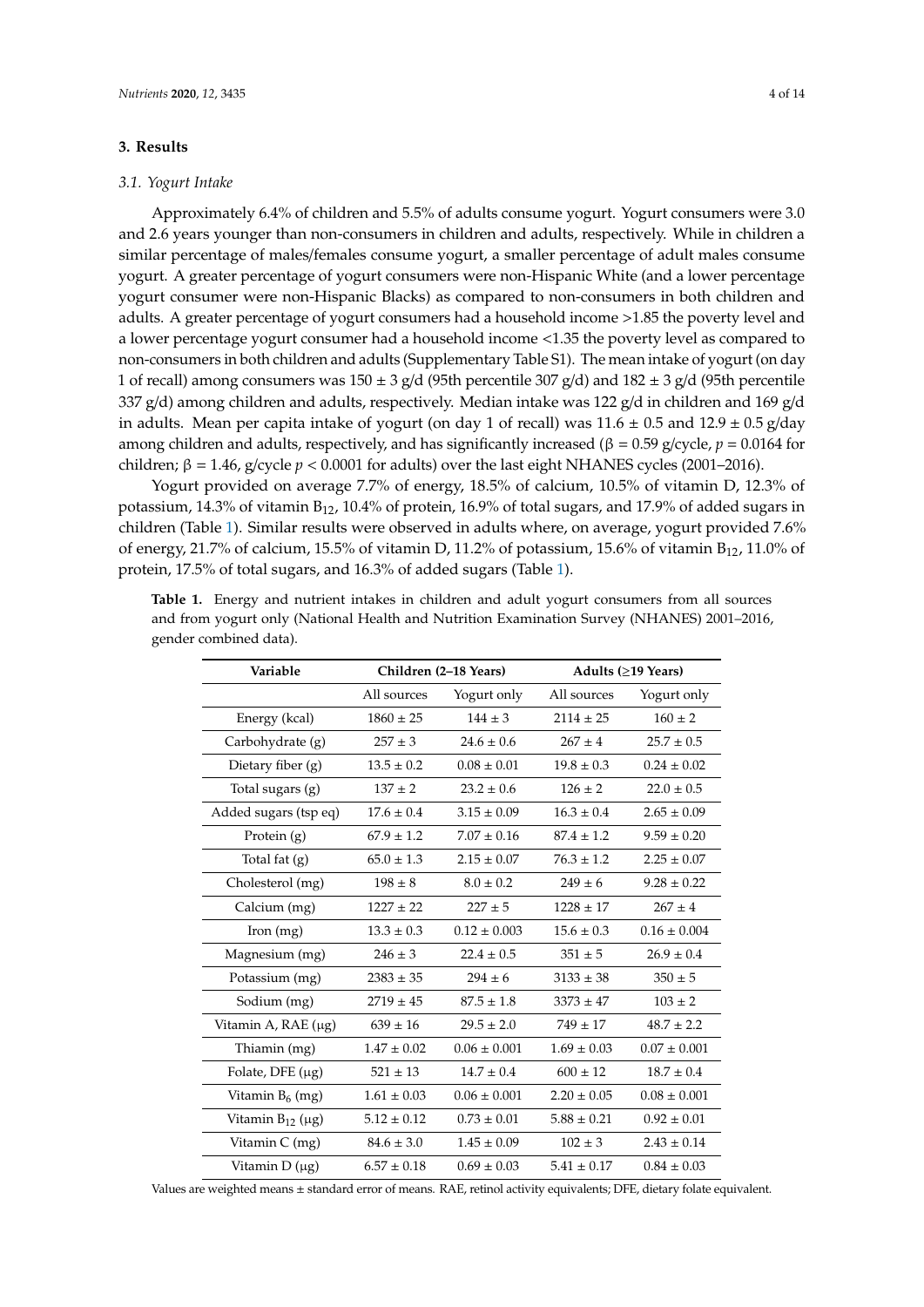#### *3.2. Comparison Between Yogurt Consumers vs. Non-Consumers on Energy and Nutrient Intakes*

There were significant differences in nutrient intake between yogurt consumers and non-consumers (Table [2\)](#page-4-0). In children, yogurt consumers had higher intakes of carbohydrate (2.3%), dietary fiber (4.5%), total sugars (9.3%), protein (4.9%), calcium (21.4%), magnesium (10.0%), potassium (11.1%), vitamin B<sub>12</sub> (7.1%), and vitamin D (7.6%), as well as lower intakes of total fat ( $-5.2$ %), and sodium (−5.7%) than non-consumers (*p* < 0.01 for all). Similarly, adult yogurt consumers had higher intakes of energy (4.9%), carbohydrate (4.7%), dietary fiber (15.9%), total sugars (9.6%), protein (7.0%), calcium (30.3%), magnesium (17.1%), potassium (15.3%), vitamin A (11.5%), folate (9.8%), vitamin B<sub>6</sub> (8.9%), vitamin  $B_{12}$  (13.5%), vitamin C (19.2%), and vitamin D (13.7%), as well as lower intakes of added sugars (−6.7%), total fat (−8.5%), cholesterol (−12.5%). and sodium (−6.3%) than non-consumers (*p* < 0.01 for all). The intake of other nutrients was not significantly different among yogurt consumers and non-consumers (Table [2\)](#page-4-0).

|                             |                                 | Children (2-18 Years)     |                                  | Adults $(\geq 19$ Years)        |                                  |                                         |  |
|-----------------------------|---------------------------------|---------------------------|----------------------------------|---------------------------------|----------------------------------|-----------------------------------------|--|
| <b>Variables</b>            | Non-Consumers<br>$(n = 22,355)$ | Consumers<br>$(n = 1557)$ | <i>v</i> Value for<br>Difference | Non-Consumers<br>$(n = 34,711)$ | <b>Consumers</b><br>$(n = 2024)$ | <i>v</i> Value for<br><b>Difference</b> |  |
| Energy (kcal)               | $1947 \pm 9$                    | $1985 \pm 26$             | 0.1454                           | $2142 \pm 7$                    | $2247 \pm 24$                    | < 0.0001                                |  |
| Carbohydrate (g)            | $262 \pm 1$                     | $268 \pm 1$               | 0.0001                           | $254 \pm 1$                     | $266 \pm 2$                      | < 0.0001                                |  |
| Dietary fiber $(g)$         | $13.3 \pm 0.1$                  | $13.9 \pm 0.2$            | 0.0019                           | $16.4 \pm 0.1$                  | $19.0 \pm 0.3$                   | < 0.0001                                |  |
| Total sugars $(g)$          | $129 \pm 1$                     | $141 \pm 2$               | < 0.0001                         | $115 \pm 1$                     | $126 \pm 1$                      | < 0.0001                                |  |
| Added sugars (tsp eq)       | $19.6 \pm 0.1$                  | $19.3 \pm 0.3$            | 0.3875                           | $18.0 \pm 0.1$                  | $16.8 \pm 0.3$                   | 0.0003                                  |  |
| Protein $(g)$               | $68.8 \pm 0.2$                  | $72.2 \pm 0.7$            | < 0.0001                         | $81.4 \pm 0.2$                  | $87.1 \pm 0.9$                   | < 0.0001                                |  |
| Total fat (g)               | $73.1 \pm 0.2$                  | $69.3 \pm 0.6$            | < 0.0001                         | $81.5 \pm 0.2$                  | $74.6 \pm 0.7$                   | < 0.0001                                |  |
| Cholesterol (mg)            | $221 \pm 2$                     | $214 \pm 7$               | 0.3622                           | $288 \pm 2$                     | $252 \pm 6$                      | < 0.0001                                |  |
| Calcium (mg)                | $1001 \pm 6$                    | $1215 \pm 17$             | < 0.0001                         | $913 \pm 4$                     | $1190 \pm 13$                    | < 0.0001                                |  |
| [from (mg)]                 | $14.3 \pm 0.1$                  | $14.0 \pm 0.2$            | 0.2915                           | $15.1 \pm 0.1$                  | $15.2 \pm 0.2$                   | 0.4588                                  |  |
| Magnesium (mg)              | $230 \pm 1$                     | $253 \pm 2$               | < 0.0001                         | $293 \pm 1$                     | $343 \pm 3$                      | < 0.0001                                |  |
| Potassium (mg)              | $2184 \pm 10$                   | $2427 \pm 26$             | < 0.0001                         | $2666 \pm 9$                    | $3074 \pm 28$                    | < 0.0001                                |  |
| Sodium (mg)                 | $3113 \pm 12$                   | $2937 \pm 30$             | < 0.0001                         | $3561 \pm 9$                    | $3338 \pm 30$                    | < 0.0001                                |  |
| Vitamin A, $RAE(\mu g)$     | $586 \pm 5$                     | $623 \pm 15$              | 0.0202                           | $626 \pm 8$                     | $698 \pm 14$                     | < 0.0001                                |  |
| Thiamin (mg)                | $1.55 \pm 0.01$                 | $1.53 \pm 0.02$           | 0.3809                           | $1.62 \pm 0.01$                 | $1.65 \pm 0.02$                  | 0.1538                                  |  |
| Folate, DFE $(\mu g)$       | $522 \pm 4$                     | $541 \pm 12$              | 0.1368                           | $531 \pm 3$                     | $583 \pm 10$                     | < 0.0001                                |  |
| Vitamin $B_6$ (mg)          | $1.70 \pm 0.01$                 | $1.71 \pm 0.03$           | 0.8478                           | $2.02 \pm 0.01$                 | $2.20 \pm 0.04$                  | < 0.0001                                |  |
| Vitamin $B_{12}$ ( $\mu$ g) | $4.93 \pm 0.04$                 | $5.28 \pm 0.10$           | 0.0004                           | $5.20 \pm 0.05$                 | $5.90 \pm 0.21$                  | 0.0016                                  |  |
| Vitamin $C$ (mg)            | $79.1 \pm 1.0$                  | $85.4 \pm 2.8$            | 0.0271                           | $83.7 \pm 0.9$                  | $99.8 \pm 3.1$                   | < 0.0001                                |  |
| Vitamin $D(\mu g)$          | $5.77 \pm 0.05$                 | $6.21 \pm 0.17$           | 0.0092                           | $4.60 \pm 0.05$                 | $5.23 \pm 0.16$                  | 0.0003                                  |  |

<span id="page-4-0"></span>**Table 2.** Covariate adjusted energy and nutrient intakes in children and adult yogurt consumers and non-consumers (NHANES 2001–2016, gender combined data).

Values are least square means ± standard error of means, adjusted for age, gender, ethnicity, poverty income ratio, physical activity level, current smoking status, and alcohol (only for ≥19 years), and kcal (except for energy). *p* values are for difference between consumers and non-consumers. RAE, retinol activity equivalents; DFE, dietary folate equivalent.

A lower proportion of yogurt consumers compared to non-consumers  $(p < 0.01)$  were below the EAR for six nutrients for children and four nutrients for adults out of the 10 nutrients examined. Yogurt consumers had at least a 10 percentage unit difference in the population below the EAR for calcium (−33.2% and −27.6% for children and adults, respectively), magnesium (−22.8% and −25.4% for children and adults, respectively), and vitamin A (−18.6% for both children and adults) when compared to non-consumers. The percentage above the AI for fiber among adults and for potassium for both children and adults were higher (*p* < 0.0001) among yogurt consumers compared to non-consumers (Table [3\)](#page-5-0).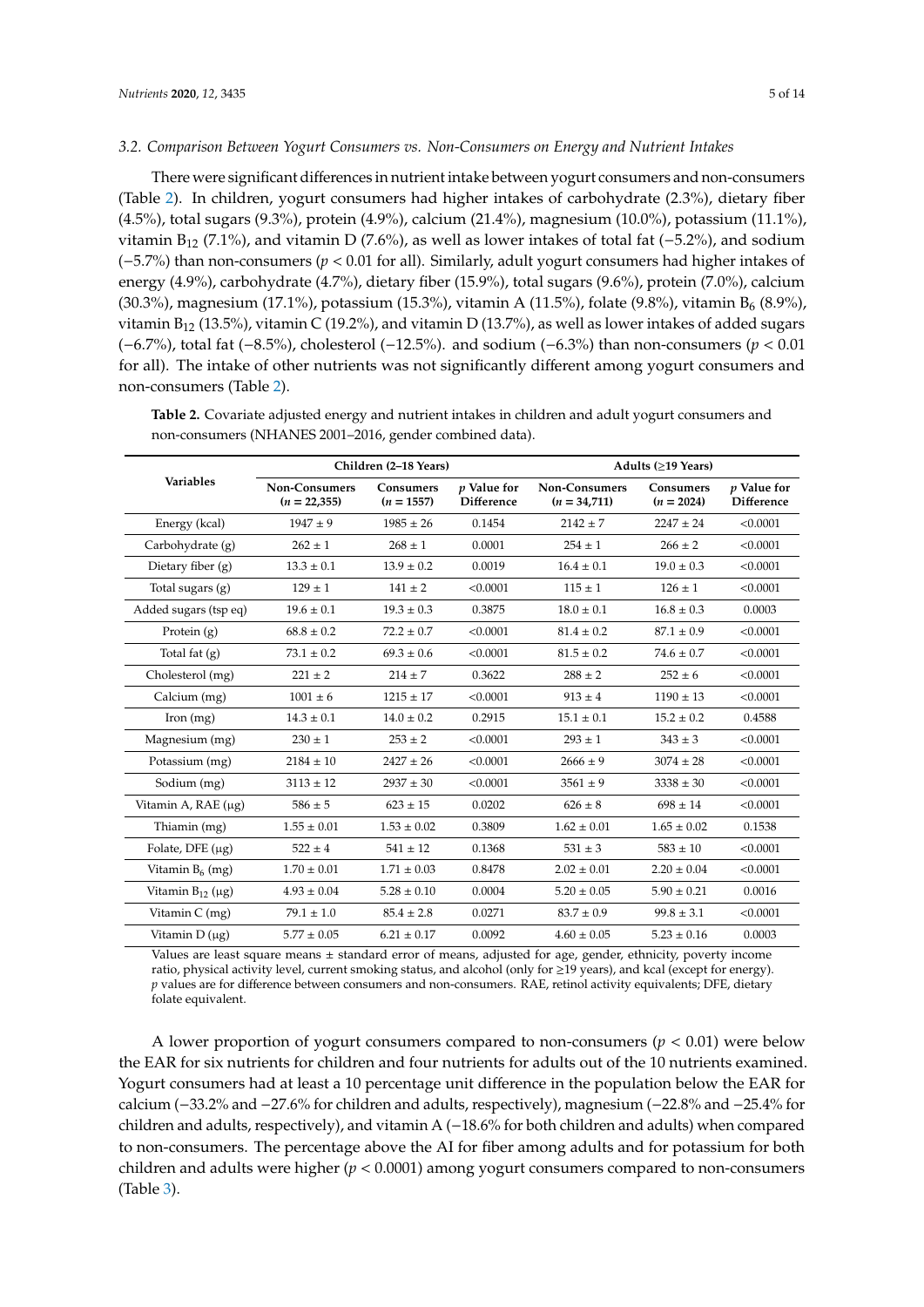|                       |                                                        | Children (2-18 Years)            |                                  | Adults (>19 Years)                     |                                  |                           |  |
|-----------------------|--------------------------------------------------------|----------------------------------|----------------------------------|----------------------------------------|----------------------------------|---------------------------|--|
| <b>Variables</b>      | Non-Consumers<br>$(n = 24,322)$                        | <b>Consumers</b><br>$(n = 1676)$ | p Value for<br><b>Difference</b> | <b>Non-Consumers</b><br>$(n = 37,598)$ | <b>Consumers</b><br>$(n = 2200)$ | p Value for<br>Difference |  |
|                       | % population below Estimated Average Requirement (EAR) |                                  |                                  |                                        |                                  |                           |  |
| Calcium (mg)          | $48.6 \pm 0.7$                                         | $15.4 \pm 1.9$                   | < 0.0001                         | $48.3 \pm 0.6$                         | $20.7 \pm 1.7$                   | < 0.0001                  |  |
| [from (mg)]           | $2.18 \pm 0.13$                                        | $1.57 \pm 0.47$                  | 0.0770                           | $5.01 \pm 0.12$                        | $5.51 \pm 0.61$                  | 0.3147                    |  |
| Magnesium (mg)        | $37.0 \pm 0.6$                                         | $14.2 \pm 1.0$                   | < 0.0001                         | $58.0 \pm 0.7$                         | $32.6 \pm 1.5$                   | < 0.0001                  |  |
| Vitamin A, RAE (μg)   | $26.2 \pm 0.9$                                         | $7.58 \pm 1.60$                  | < 0.0001                         | $48.1 \pm 0.8$                         | $29.5 \pm 2.1$                   | 0.0004                    |  |
| Thiamin (mg)          | $1.34 \pm 0.20$                                        | $0.56 \pm 0.27$                  | 0.0045                           | $7.04 \pm 0.41$                        | $5.47 \pm 1.20$                  | 0.3987                    |  |
| Folate, DFE $(\mu g)$ | $3.82 \pm 0.43$                                        | $0.82 \pm 0.52$                  | < 0.0001                         | $12.3 \pm 0.5$                         | $9.34 \pm 1.57$                  | 0.3099                    |  |
| Vitamin $B_6$ (mg)    | $2.18 \pm 0.32$                                        | $1.25 \pm 0.51$                  | 0.1048                           | $12.9 \pm 0.6$                         | $10.9 \pm 1.4$                   | 0.4282                    |  |
| Vitamin $B_{12}$ (µg) | $0.86 \pm 0.15$                                        | $0.11 \pm 0.08$                  | < 0.0001                         | $4.35 \pm 0.33$                        | $0.76 \pm 0.40$                  | < 0.0001                  |  |
| Vitamin $C$ (mg)      | $19.2 \pm 0.9$                                         | $9.39 \pm 1.87$                  | 0.0240                           | $45.1 \pm 0.8$                         | $34.8 \pm 1.8$                   | 0.0138                    |  |
| Vitamin $D(\mu g)$    | $91.1 \pm 0.5$                                         | $86.4 \pm 2.0$                   | 0.3103                           | $95.4 \pm 0.3$                         | $93.2 \pm 1.5$                   | 0.3487                    |  |
|                       | % population above Adequate Intake (AI)                |                                  |                                  |                                        |                                  |                           |  |
| Dietary fiber $(g)$   | $0.62 \pm 0.08$                                        | $2.03 \pm 0.71$                  | 0.0158                           | $5.81 \pm 0.29$                        | $16.8 \pm 1.2$                   | < 0.0001                  |  |
| Potassium (mg)        | $33.2 \pm 0.8$                                         | $53.1 \pm 2.0$                   | < 0.0001                         | $31.3 \pm 0.6$                         | $57.3 \pm 1.6$                   | < 0.0001                  |  |
| Sodium (mg)           | $99.9 \pm 0.03$                                        | $99.9 \pm 0.1$                   | 0.1421                           | $99.2 \pm 0.1$                         | $99.2 \pm 0.4$                   | 0.9242                    |  |

<span id="page-5-0"></span>**Table 3.** Nutrient adequacy in children and adult yogurt consumers and non-consumers (NHANES 2001–2016, gender combined data).

Values are means ± standard error of means. *p* values are for difference between consumers and non-consumers. RAE, retinol activity equivalents; DFE, dietary folate equivalent.

#### *3.3. Link Between Yogurt Intake and Diet Quality*

Intake of yogurt was associated with 10.3% and 15.1% higher HEI-2015 scores ( $p < 0.01$ ) in children and adults, respectively (Table [4\)](#page-6-0). The HEI-2015 subcomponent scores for 'greens and beans,' 'total fruit,' 'whole fruit,' 'whole grain,' 'dairy,' 'seafood and plant protein,' 'sodium,' 'refined grains,' and 'saturated fat' were higher ( $p < 0.01$ ) in consumers compared to non-consumers for both children and adults. Additionally, adult yogurt consumers had a higher score for 'added sugar' and a lower score for 'fatty acids ratios' ( $p < 0.01$  for all).

Intake of yogurt was also linked with significant differences (*p* < 0.01) in specific MyPlate food groups [\[33\]](#page-11-15). Yogurt consumers compared to non-consumers had higher intakes of total dairy (+21.9% in children; +38.7% in adults), total fruit (+26.7% in children; +49.5% in adults), whole fruit (+36.7% in children; +66.7% in adults), and whole grain (+25.4% in children; +44.3% in adults) (Figure [1\)](#page-7-0).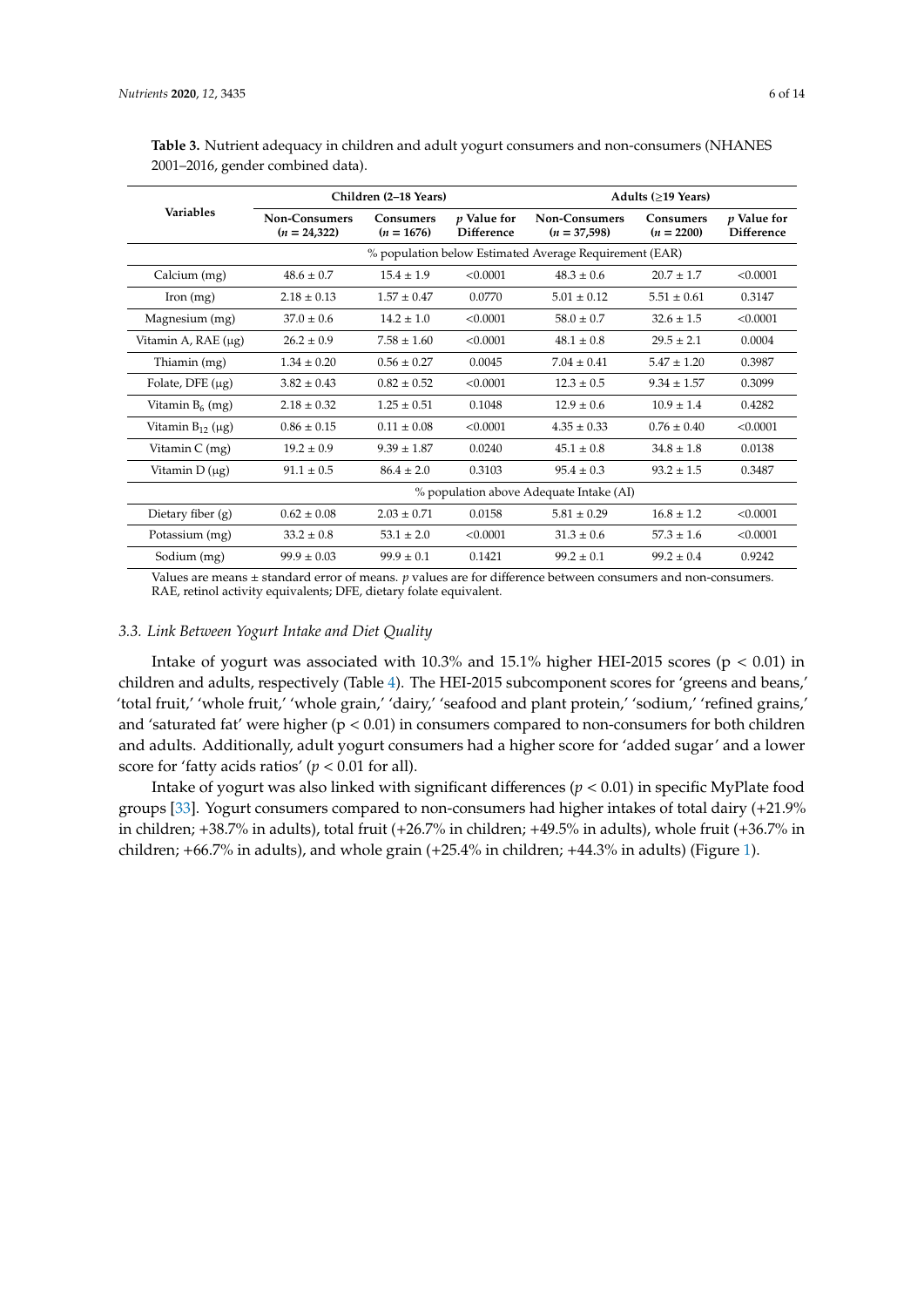|                                               |                                        | Children (2-18 Years)     |                      |                                    | Adults (≥19 Years)              |                           |                  |                             |
|-----------------------------------------------|----------------------------------------|---------------------------|----------------------|------------------------------------|---------------------------------|---------------------------|------------------|-----------------------------|
|                                               | <b>Non-Consumers</b><br>$(n = 22,335)$ | Consumers<br>$(n = 1557)$ | $\boldsymbol{\beta}$ | $p$ Value for<br><b>Difference</b> | Non-Consumers<br>$(n = 34,711)$ | Consumers<br>$(n = 2024)$ | β                | $p$ Value for<br>Difference |
| HEI-2015 total score                          | $46.6 \pm 0.2$                         | $51.4 \pm 0.5$            | $4.8 \pm 0.5$        | < 0.0001                           | $50.2 \pm 0.1$                  | $57.8\pm0.4$              | $7.6 \pm 0.4$    | < 0.0001                    |
| Component 1<br>(total vegetables)             | $2.16 \pm 0.02$                        | $2.05 \pm 0.05$           | $-0.12 \pm 0.06$     | 0.0419                             | $3.11 \pm 0.01$                 | $3.10 \pm 0.04$           | $-0.01 \pm 0.04$ | 0.7977                      |
| Component 2<br>(greens and beans)             | $0.83 \pm 0.02$                        | $1.02 \pm 0.07$           | $0.19 \pm 0.07$      | 0.0082                             | $1.46 \pm 0.02$                 | $1.79 \pm 0.06$           | $0.33 \pm 0.06$  | < 0.0001                    |
| Component 3<br>(total fruit)                  | $2.45 \pm 0.03$                        | $2.99 \pm 0.08$           | $0.54 \pm 0.08$      | < 0.0001                           | $2.06 \pm 0.02$                 | $2.88 \pm 0.06$           | $0.82 \pm 0.06$  | < 0.0001                    |
| Component 4<br>(whole fruit)                  | $2.12 \pm 0.03$                        | $2.85 \pm 0.08$           | $0.73 \pm 0.08$      | < 0.0001                           | $2.01 \pm 0.02$                 | $3.05 \pm 0.06$           | $1.04 \pm 0.06$  | < 0.0001                    |
| Component 5<br>(whole grains)                 | $2.14 \pm 0.04$                        | $2.55 \pm 0.14$           | $0.41 \pm 0.14$      | 0.0043                             | $2.38 \pm 0.03$                 | $3.29 \pm 0.11$           | $0.91 \pm 0.11$  | < 0.0001                    |
| Component 6<br>(dairy)                        | $6.89 \pm 0.04$                        | $8.09 \pm 0.10$           | $1.20 \pm 0.10$      | < 0.0001                           | $4.95 \pm 0.03$                 | $6.93\pm0.07$             | $1.98 \pm 0.07$  | < 0.0001                    |
| Component 7<br>(total protein foods)          | $3.55 \pm 0.02$                        | $3.40 \pm 0.06$           | $-0.15\pm0.06$       | 0.0137                             | $4.20 \pm 0.01$                 | $4.20 \pm 0.04$           | $-0.00\pm0.04$   | 0.9635                      |
| Component 8<br>(seafood and plant<br>protein) | $1.53 \pm 0.02$                        | $1.86 \pm 0.10$           | $0.33 \pm 0.10$      | 0.0009                             | $2.25 \pm 0.02$                 | $2.74 \pm 0.07$           | $0.49 \pm 0.11$  | < 0.0001                    |
| Component 9<br>(fatty acid ratio)             | $3.82 \pm 0.04$                        | $3.51\pm0.15$             | $-0.31 \pm 0.15$     | 0.0442                             | $5.02 \pm 0.03$                 | $4.70 \pm 0.11$           | $-0.32 \pm 0.11$ | 0.0053                      |
| Component 10<br>(sodium)                      | $4.91\pm0.04$                          | $5.69 \pm 0.13$           | $0.78 \pm 0.13$      | < 0.0001                           | $4.16 \pm 0.03$                 | $4.91 \pm 0.10$           | $0.75 \pm 0.11$  | < 0.0001                    |
| Component 11<br>(refined grain)               | $5.20 \pm 0.04$                        | $5.96 \pm 0.13$           | $0.76 \pm 0.13$      | < 0.0001                           | $6.15 \pm 0.03$                 | $7.03 \pm 0.10$           | $0.88 \pm 0.10$  | < 0.0001                    |
| Component 12<br>(saturated fat)               | $5.49 \pm 0.04$                        | $5.92 \pm 0.15$           | $0.43 \pm 0.16$      | 0.0084                             | $5.97 \pm 0.03$                 | $6.46 \pm 0.10$           | $0.49 \pm 0.10$  | < 0.0001                    |
| Component 13<br>(added sugar)                 | $5.52 \pm 0.04$                        | $5.51 \pm 0.11$           | $-0.01 \pm 0.11$     | 0.9766                             | $6.51\pm0.04$                   | $6.78 \pm 0.09$           | $0.27 \pm 0.09$  | 0.0036                      |

**Table 4.** Healthy Eating Index (HEI)-2015 scores for children and adult yogurt consumers and non-consumers. (NHANES 2001–2016, gender combined data).

<span id="page-6-0"></span>Values are least square means ± standard error of means, adjusted for age, gender, ethnicity, poverty income ratio, physical activity level, and current smoking status and alcohol (only for ≥19 years). *p* values are for difference between consumers and non-consumers. β is the difference between consumers and non-consumers.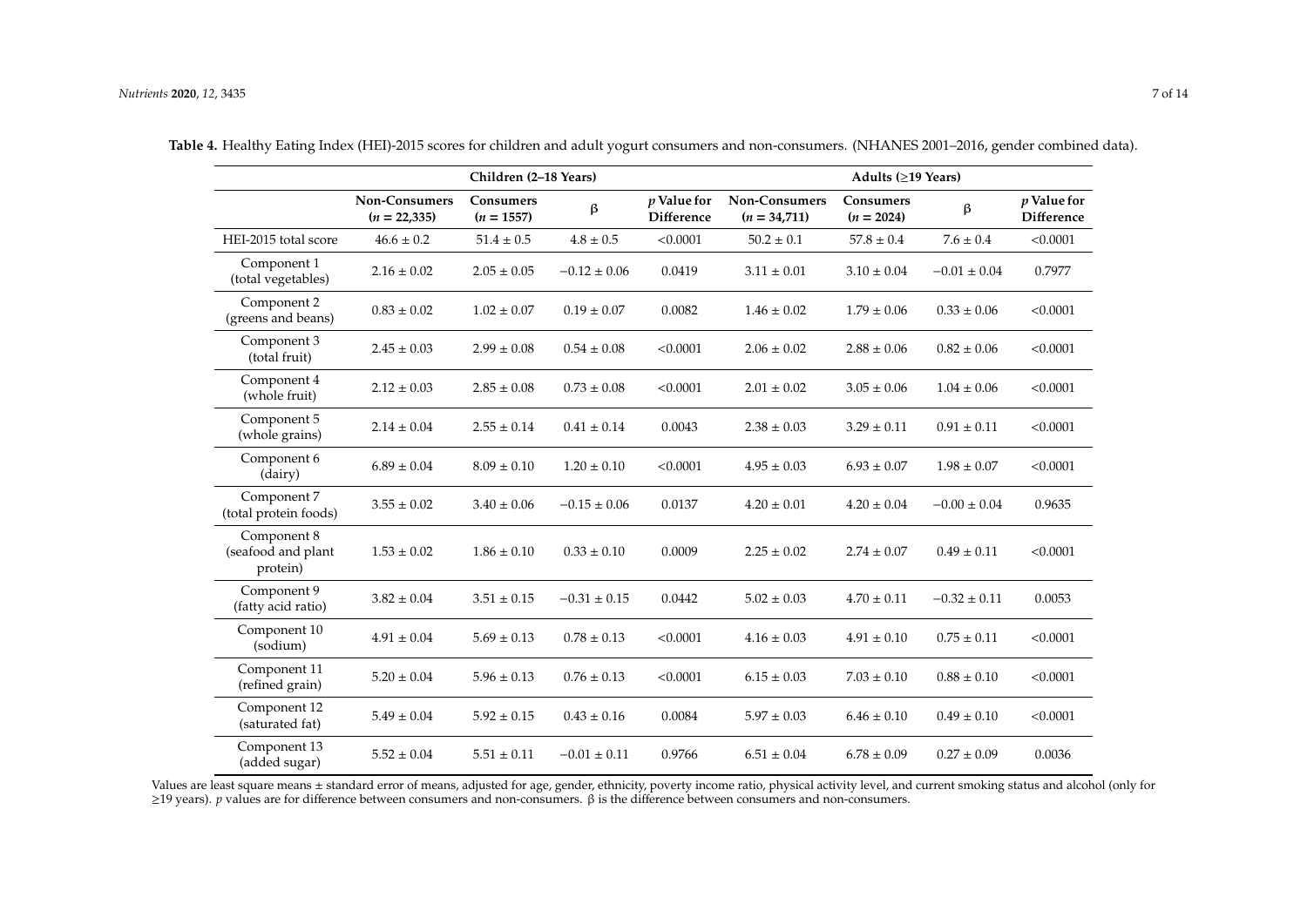<span id="page-7-0"></span>

**Figure 1.** Covariate-adjusted select food groups intakes in children and adult yogurt consumers and **Figure 1.** Covariate-adjusted select food groups intakes in children and adult yogurt consumers and non-consumers (NHANES 2001–2016, gender combined data). Values are least square means ± standard error of means, adjusted for age, gender, ethnicity, poverty income ratio, physical activity level, current smoking status, and alcohol (only for ≥19 years), and kcal. *p* values are for difference between consumers between consumers and non-consumers. and non-consumers.

#### *3.4. Association Between Yogurt Intake and Anthropometric Measures*

*3.4. Association Between Yogurt Intake and Anthropometric Measures* BMI (−0.9 kg/m<sup>2</sup>, *p* < 0.0001), body weight (−2.1 kg, *p* = 0.0004), and waist circumference (−2.3 cm, *p* < 0.0001) among adults. Furthermore, among adults, yogurt consumers had a 23% lower risk of being overweight or obese (OR: 0.77; 99% CI: 0.65, 0.91;  $p = 0.0001$ ) and a 29% lower risk of having an elevated waist circumference (OR: 0.71; 99% CI: 0.60, 0.85;  $p < 0.0001$ ) compared to non-consumers. There were no differences in anthropometric measures between yogurt consumers and non-consumers  $\frac{1}{\pi}$  in children. Anthropometric data are presented in Table [5.](#page-7-1) Yogurt consumption was inversely associated with in children.

|                           | Non-Consumer                    | Consumer                          | p Value for       |  |
|---------------------------|---------------------------------|-----------------------------------|-------------------|--|
| <b>Variables</b>          | $LSM + SEM$<br>$\boldsymbol{n}$ | $LSM \pm SEM$<br>$\boldsymbol{n}$ | <b>Difference</b> |  |
| Children (2–18 years)     |                                 |                                   |                   |  |
| <b>BMI</b> z-Score        | $21.9490.49 \pm 0.02$           | $1520 \ \ 0.43 \pm 0.04$          | 0.2140            |  |
| Weight (kg)               | $22,10043.0 \pm 0.2$            | $1536$ $42.2 \pm 0.4$             | 0.0311            |  |
| Waist Circumference (cm)  | $21,61568.9 \pm 0.2$            | $1456$ 68.1 $\pm$ 0.4             | 0.0635            |  |
| Adults ( $\geq$ 19 years) |                                 |                                   |                   |  |
| BMI $(kg/m^2)$            | $34,13328.8 \pm 0.1$            | $1995 \quad 27.9 \pm 0.2$         | < 0.0001          |  |
| Weight (kg)               | $34,27482.4 \pm 0.2$            | $80.3 \pm 0.6$<br>1998            | 0.0004            |  |
| Waist Circumference (cm)  | $33.41698.8 \pm 0.2$            | $96.5 \pm 0.5$<br>1947            | < 0.0001          |  |

<span id="page-7-1"></span>**Table 5.** Association of yogurt consumption with anthropometric measures in children and adults. (NHANES 2001–2016, gender combined data).

Values are adjusted for age, gender, ethnicity, poverty income ratio, physical activity level, current smoking status and alcohol (only for 19 years and older), and kcal. *p* values are for difference between consumers and non-consumers. LSM, least square means; SEM, standard error of means; BMI, body mass index.

## **4. Discussion**

This is the first report to investigate the association between yogurt consumption and nutrient intakes, nutrient adequacy, diet quality, and weight status in a nationally representative population of American children and adults. Combining data from eight cycles of NHANES, the present analysis showed that yogurt consumption was associated with higher nutrient intakes and better nutrient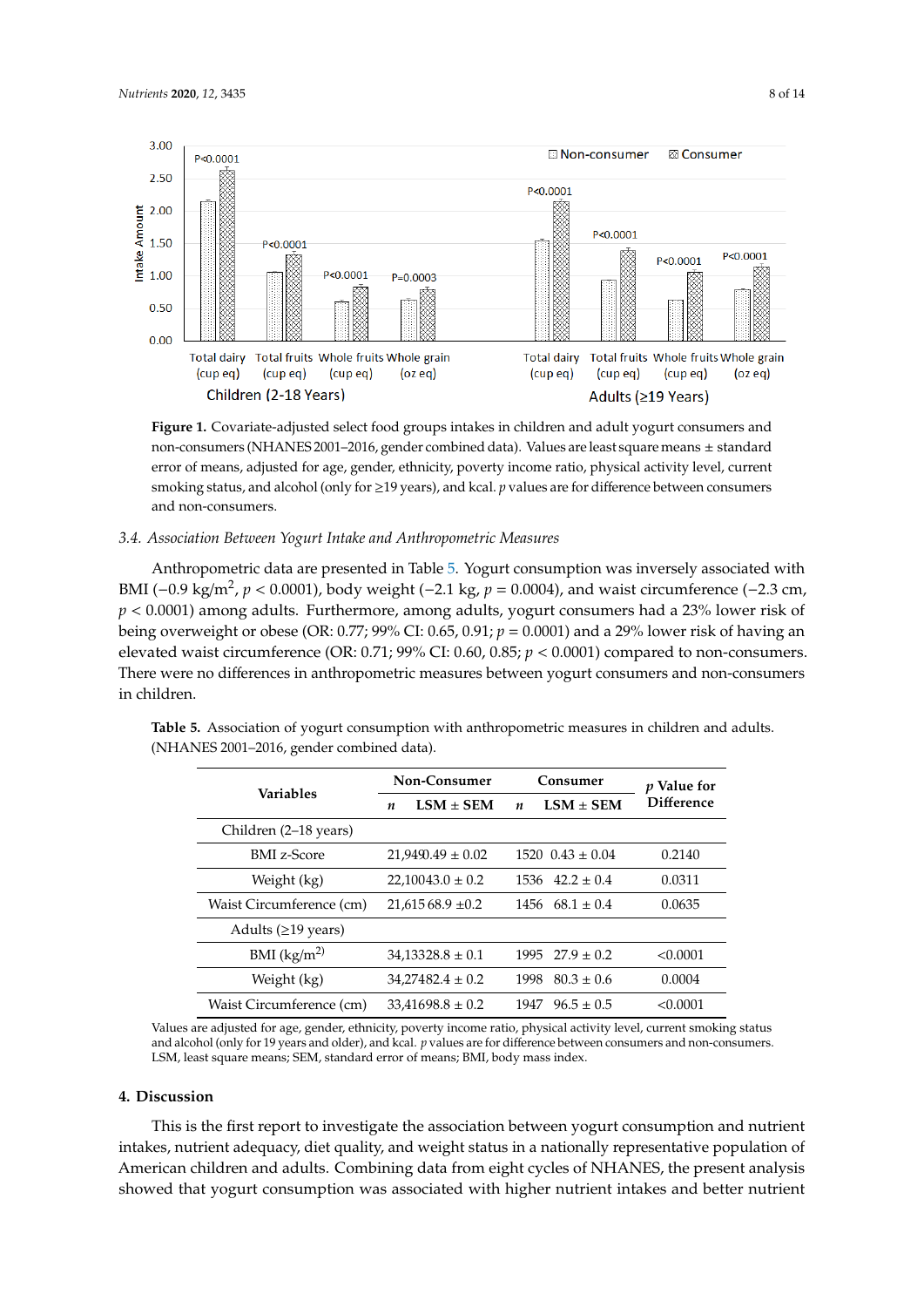adequacy, as well as a higher diet quality score compared with non-consumers for both children and adults. Furthermore, weight-related outcomes were better in adult yogurt consumers when compared to non-consumers.

Approximately 6% of Americans consumed yogurt on day 1 of the NHANES 24-h dietary recall. The prevalence of yogurt consumption in American children and adults in the present analysis is less than recent estimates in British and Canadian population groups [\[21,](#page-11-3)[22\]](#page-11-4). Using data from the National Diet and Nutrition Survey, Hobbs et al. [\[21\]](#page-11-3) reported that about 62% of children aged 4–10 years and 31% of children aged 11–18 years were yogurt consumers. Similarly, Vatanparast et al. [\[22\]](#page-11-4) analyzed data from Canadian Community Health Survey 2015 and found 20% Canadians consumed yogurt on a given day. The prevalence of yogurt consumption observed in this study is close to those by Keast et al. [\[25\]](#page-11-7), who estimated that 8.5% of children and adolescents age 8–11 years were yogurt based on data from NHANES 2005–2008. Other estimates indicated that 33% children age 2–18 years (NHANES 2003–2006), and 41% men and 64% women (Framingham Heart Study Cohorts 1998–2001, 2002–2005) consumed yogurt at least once per week [\[23,](#page-11-5)[24\]](#page-11-6). While the prevalence observed in our analysis appears low, on a population basis this represents about 12 million individuals. The mean intake of yogurt in this study are higher than the 135 g/d intake estimate for the Canadian population [\[22\]](#page-11-4) and a 108 g/d intake tertile II estimate for 8–11-year-old British children [\[21\]](#page-11-3). In this analysis, the mean intake of yogurt among consumers was 5.3 fluid oz/d (0.66 cups or 162 g) for children and 6.4 fluid oz/d (0.8 cups or 196 g) for adults, which represents approximately 0.9 servings per day for children and 1.1 servings per day for adults. Thus, regular yogurt consumption may significantly contribute to meeting the DGA recommendations for dairy foods.

Yogurt consumers had significantly higher intakes of fiber, calcium, magnesium, potassium, vitamin A, vitamin  $B_6$ , vitamin  $B_{12}$ , vitamin C, and vitamin D than non-consumers. Along those lines, yogurt consumers also had a higher nutrient adequacy for fiber, calcium, magnesium, potassium, vitamin A, and vitamin  $B_{12}$  than non-consumers. Many of these nutrients are currently under-consumed by Americans and have been identified as "shortfall nutrients" by the DGA [\[30\]](#page-11-12). Additionally, the DGA has classified dietary fiber, calcium, potassium, and vitamin D as "nutrients of public health concern" because their current intakes are low enough to impact one's health [\[30\]](#page-11-12). Similar observations were also reported in earlier cross-sectional studies from both US and international cohorts [\[21–](#page-11-3)[25\]](#page-11-7). Since yogurt is a good source of several of the above nutrients [\[37](#page-12-2)[–41\]](#page-12-3), yogurt consumption is naturally expected to lead to more nutrient dense diets and greater adequacy for nutrients. Finally, children and adult consumers of yogurt compared to non-consumers had 176 and 223 mg/d lower intakes of sodium respectively. High sodium intake has been linked to elevated blood pressure and therefore reducing dietary sodium is an important target for public health improvement [\[30\]](#page-11-12).

As yogurt is not a good source of fiber and vitamin C, the results suggest that yogurt consumers are eating higher amounts of other healthy foods as well. Indeed, this was reflected in the fact that both children and adult yogurt consumers had better diet quality scores than non-consumers. Diet quality was assessed by HEI-2015 [\[31\]](#page-11-13) in the present analysis. HEI is a validated measure of diet quality and is indicative of compliance/adherence of a person's diet to the eating pattern recommended by the DGA [\[30\]](#page-11-12). HEI is commonly used to evaluate diets in population groups [\[42\]](#page-12-4), food environments [\[43\]](#page-12-5), to assess changes in the diet quality over time [\[44\]](#page-12-6), and to validate other nutrition research tools and indexes [\[45\]](#page-12-7). It has also been used in recent research to understand relationships between nutrients/foods/dietary patterns and health-related outcomes [\[46–](#page-12-8)[49\]](#page-12-9). In the present analysis, HEI-2015 total scores of yogurt consumers were significantly higher for children and adults than their respective non-consumers, indicating a higher compliance to nutritional guidelines. These results are consistent with earlier cross-sectional analyses, which found that yogurt consumers have a significantly higher diet quality than non-consumers [\[21–](#page-11-3)[25\]](#page-11-7). HEI-2015 has 13 subcomponents (nine for adequacy and four for moderation) [\[31\]](#page-11-13) and the scores for 9 and 10 subcomponents were also significantly higher for children and adult consumers. It is interesting to note that not only were the HEI-2015 subcomponent scores related to dairy, fruits, vegetables, and whole grain higher, the actual intakes of these food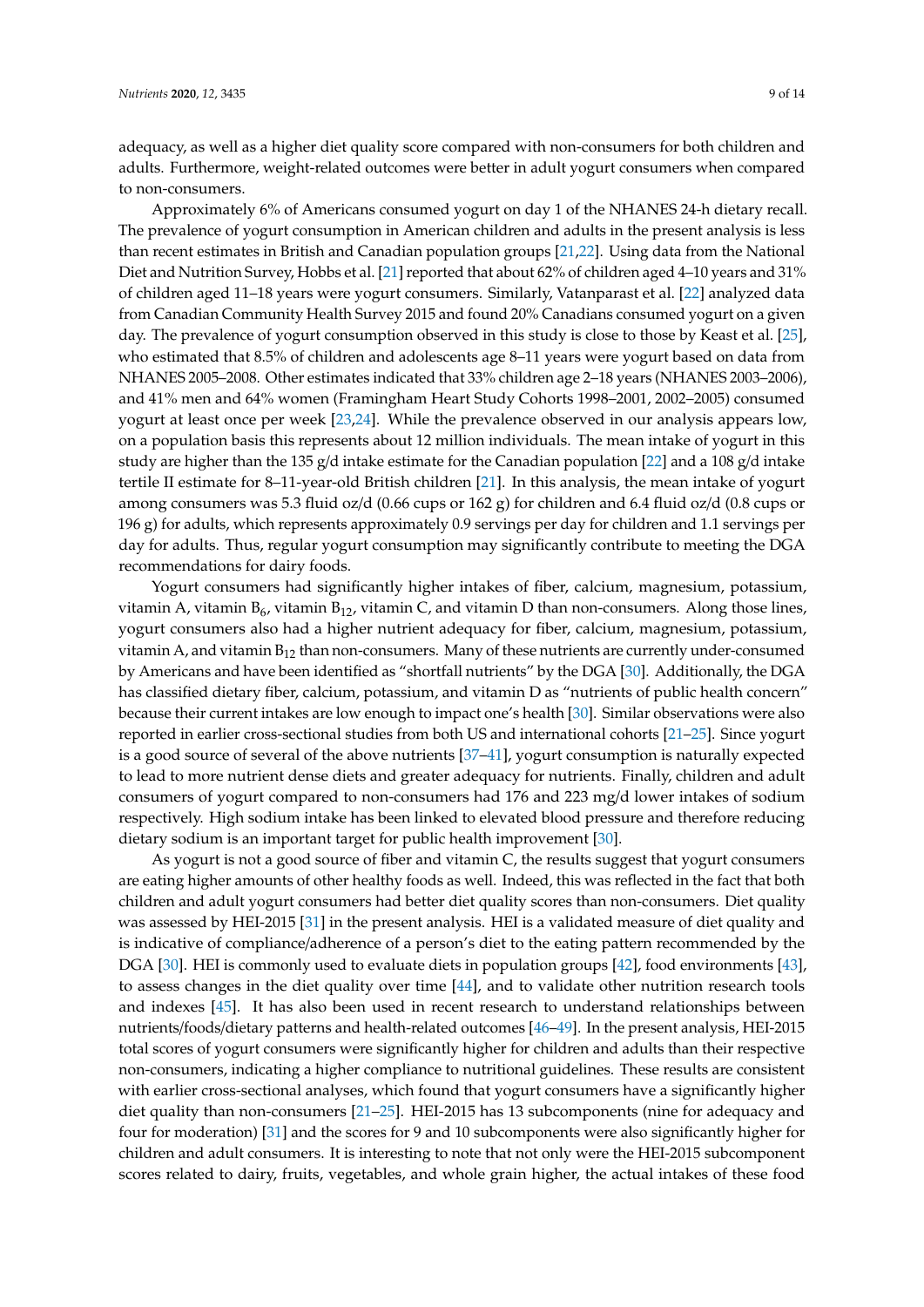groups were also significantly higher in yogurt consumers than non-consumers. This is important because current intakes of these food groups are lower than the recommended amounts in the USDA's Healthy US-Style Eating Pattern [\[30\]](#page-11-12). Indeed, the majority of the US population currently does not meet the daily intake recommendations for fruits (nearly 80%), vegetables (nearly 90%), whole grain (nearly 100%), and dairy (nearly 80%) [\[37\]](#page-12-2).

In the current study, adult yogurt consumers had a lower weight, BMI, and waist circumference than non-consumers and yogurt consumption was significantly associated with lower odds of being overweight or obese and having an elevated waist circumference. This is an interesting finding since adult yogurt consumers also had about a 5% higher calorie intake. One potential explanation for this observation is the presence of live and active cultures in yogurt. Yogurt contains the starter cultures *S. thermophilus* and the *L. delbrueckii* subspecies *bulgaricus* which are thought to contribute to heath. Other *Bifidobacterium* and *Lactobacillus* strains are sometimes added as probiotics, which are live microorganisms that when consumed in adequate amounts confer a health benefit in the host [\[50\]](#page-12-10). It has been hypothesized that the either the starter cultures, the probiotics, or the combination can beneficially impact the gut microbiota composition and function [\[6,](#page-10-5)[51\]](#page-12-11). Thus, the observed link between yogurt consumption and better body composition could be driven by changes in the microbiota that are impacting energy metabolism. Since the present analysis did not distinguish between those yogurts that contain just the starter cultures and those with added probiotics, nor did it compare yogurts with live cultures to pasteurized products, additional work is needed to further elucidate the role of fermentation-associated microbes on weight and body composition. A healthier dietary pattern (higher intakes of fruits and vegetables, whole grain, and dairy) as observed in our analysis for yogurt consumers, along with potentially other lifestyle differences (e.g., more physical activity among yogurt consumers), could help explain the current findings of a lower body weight, BMI, and waist circumference and lowered risk for obesity. The results of this study are congruent with those from other cross-section studies that have shown that yogurt consumption was associated with a lower BMI, lower body weight/weight gain, and smaller waist circumference [\[21](#page-11-3)[,22](#page-11-4)[,25\]](#page-11-7). This finding may have important health and economic implications as more than one third of US adults are obese [\[52\]](#page-12-12), and obesity is associated with several health risks [\[53\]](#page-12-13) with annual medical costs amounting to \$147 billion [\[54\]](#page-13-0).

The regular consumption of added sugars from certain products has been associated with an increased risk of obesity [\[55–](#page-13-1)[57\]](#page-13-2). The DGA recommends limiting intake of added sugars to less than 10% of total daily calories as part of a healthy diet [\[30\]](#page-11-12). More recently, the 2020 Dietary Guidelines Advisory Committee recommended that the intake of added sugars be lowered to 6% of total calories given their impact on health [\[58\]](#page-13-3). Flavored yogurts have the same nutrition profile as plain yogurts. The data presented herein showed that the intake of added sugars was nearly identical between non-consumers and consumers in both children and adults (Table [2\)](#page-4-0), indicating that yogurt consumption was not linked to higher intakes of added sugars in this cohort. This study examined the short-term impact of yogurt intake on nutrient adequacy and body composition and did not distinguish between flavored and plain yogurts. Thus, additional work is needed to more fully understand the link between long term flavored yogurt intake and health.

The strengths of this study include the use of a large nationally representative sample achieved through combining several sets of NHANES data releases and the use of numerous covariates to adjust data to remove potential confounding. A major limitation of this study is the use of a cross-sectional study design, which cannot be used to determine cause and effect. The dietary intake data were self-reported recalls relying on memory and are potentially subject to reporting bias. Finally, while we accounted for a number of covariates in our statistical models, residual confounding cannot be ruled out.

## **5. Conclusions**

In conclusion, the results showed that yogurt consumption was associated with higher nutrient intake, better nutrient adequacy, and better diet quality in both children and adults. Additionally, yogurt consumption was linked to a lower body weight and related parameters in adults. Long-term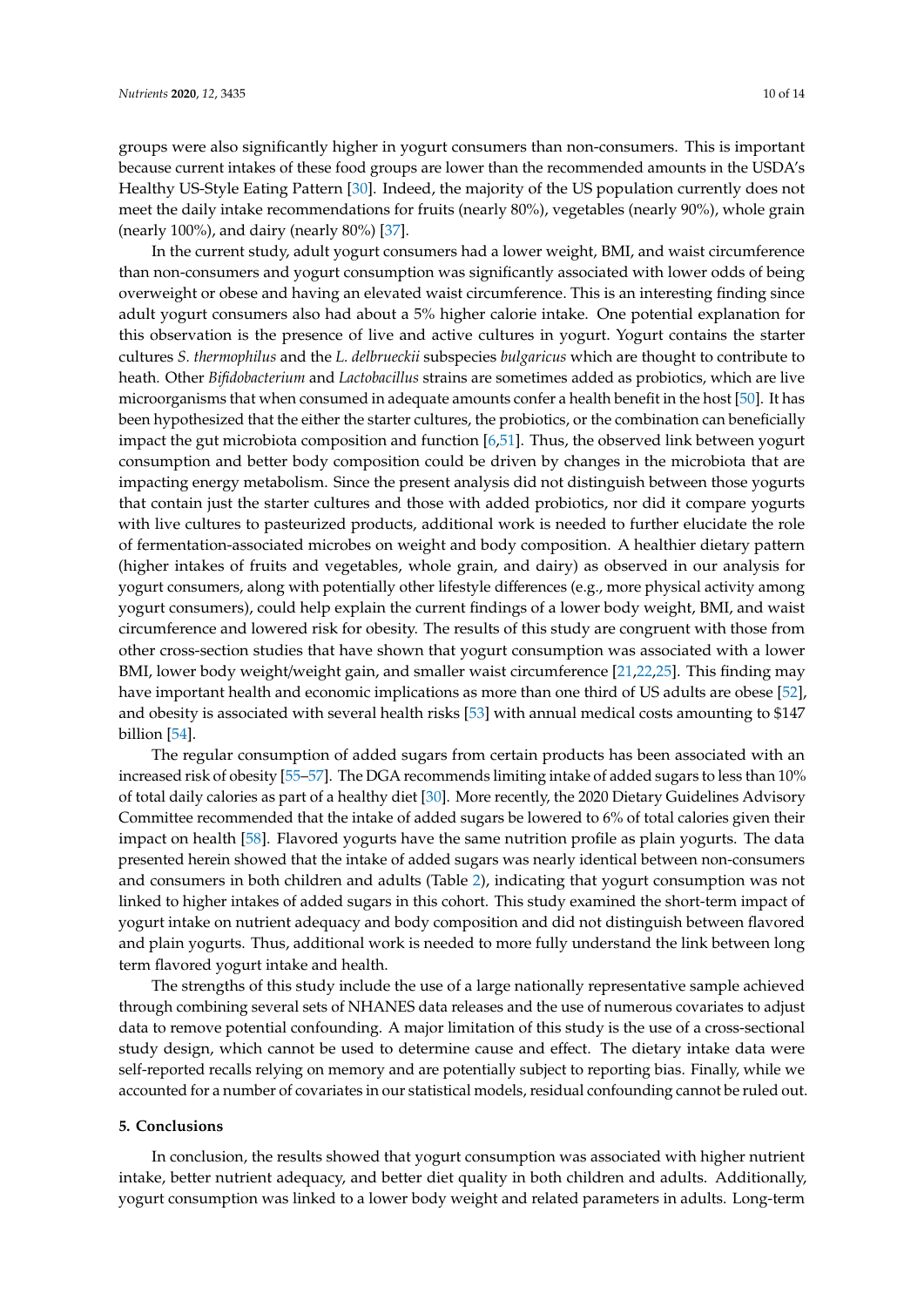randomized controlled trials are needed to further examine the effects of yogurt consumption on body weight. Encouraging yogurt consumption may be an effective strategy for improving intakes and adequacy of certain nutrients and achieving a healthier dietary pattern.

**Supplementary Materials:** The following are available online at http://[www.mdpi.com](http://www.mdpi.com/2072-6643/12/11/3435/s1)/2072-6643/12/11/3435/s1, Table S1: Demographics associated with yogurt consumption in children and adults (NHANES 2001-2016, gender combined data).

**Author Contributions:** The authors' responsibilities were as follows: C.J.C.: Project conception, designed research, developed overall research plan, and participated in revising the manuscript; S.A.: Participated in interpretation of the data, prepared the first draft of the manuscript, and participated in revising the manuscript; V.L.F.III: Designed research, developed overall research plan, analyzed data, performed statistical analysis, and participated in interpretation of the data and revising the manuscript; All authors have read and agreed to the published version of the manuscript.

**Funding:** The study and the writing of the manuscript were funded by the National Dairy Council, Rosemont, IL, USA.

**Conflicts of Interest:** C.J.C is an employee of the National Dairy Council, Rosemont, IL, USA; S.A. is a Principal of NutriScience; L.L.C. performs nutrition science consulting for various food and beverage companies and related entities; and V.L.F. is the Senior Vice President of Nutrition Impact.

## **References**

- <span id="page-10-0"></span>1. Hutkins, R.W. *Microbiology and Technology of Fermented Foods*, 2nd ed.; Wiley: Hoboken, NJ, USA, 2018.
- <span id="page-10-1"></span>2. FDA. *Yogurt. 21 CFR 131.200, Code of Federal Regulations*; US Department of Health and Human Services: Washington, DC, USA, 2013.
- <span id="page-10-2"></span>3. USDA-ERS. Dairy Data. Available online: https://[www.ers.usda.gov](https://www.ers.usda.gov/data-products/dairy-data.aspx)/data-products/dairy-data.aspx (accessed on 17 August 2020).
- <span id="page-10-3"></span>4. Nielsen, S.J.; Ogden, C. Trends in yogurt consumption, US adults, 1999–2012. *FASEB J.* **2015**, *29*, 587.17.
- <span id="page-10-4"></span>5. USDA Food Data Central Database. Available online: https://[fdc.nal.usda.gov](https://fdc.nal.usda.gov/)/ (accessed on 20 March 2020).
- <span id="page-10-5"></span>6. Kok, C.R.; Hutkins, R. Yogurt and other fermented foods as sources of health-promoting bacteria. *Nutr. Rev.* **2018**, *76*, 4–15. [\[CrossRef\]](http://dx.doi.org/10.1093/nutrit/nuy056) [\[PubMed\]](http://www.ncbi.nlm.nih.gov/pubmed/30452699)
- <span id="page-10-6"></span>7. Savaiano, D.A.; Hutkins, R.W. Yogurt, cultured fermented milk, and health: A systematic review. *Nutr. Rev.* **2020**. [\[CrossRef\]](http://dx.doi.org/10.1093/nutrit/nuaa013) [\[PubMed\]](http://www.ncbi.nlm.nih.gov/pubmed/32447398)
- <span id="page-10-14"></span>8. Fernandez, M.A.; Panahi, S.; Daniel, N.; Tremblay, A.; Marette, A. Yogurt and cardiometabolic diseases: A critical review of potential mechanisms. *Adv. Nutr.* **2017**, *8*, 812–829. [\[CrossRef\]](http://dx.doi.org/10.3945/an.116.013946) [\[PubMed\]](http://www.ncbi.nlm.nih.gov/pubmed/29141967)
- <span id="page-10-7"></span>9. Astrup, A. Yogurt and dairy product consumption to prevent cardiometabolic diseases: Epidemiologic and experimental studies. *Am. J. Clin. Nutr.* **2014**, *99*, 1235S–1242S. [\[CrossRef\]](http://dx.doi.org/10.3945/ajcn.113.073015)
- <span id="page-10-8"></span>10. Gijsbers, L.; Ding, E.L.; Malik, V.S.; de Goede, J.; Geleijnse, J.M.; Soedamah-Muthu, S.S. Consumption of dairy foods and diabetes incidence: A dose-response meta-analysis of observational studies. *Am. J. Clin. Nutr.* **2016**, *103*, 1111–1124. [\[CrossRef\]](http://dx.doi.org/10.3945/ajcn.115.123216)
- <span id="page-10-9"></span>11. Chen, M.; Sun, Q.; Giovannucci, E.; Mozaffarian, D.; Manson, J.E.; Willett, W.C.; Hu, F.B. Dairy consumption and risk of type 2 diabetes: 3 cohorts of US adults and an updated meta-analysis. *BMC Med.* **2014**, *12*, 215. [\[CrossRef\]](http://dx.doi.org/10.1186/s12916-014-0215-1)
- <span id="page-10-10"></span>12. Wu, L.; Sun, D. Consumption of yogurt and the incident risk of cardiovascular disease: A meta-analysis of nine cohort studies. *Nutrients* **2017**, *9*, 315. [\[CrossRef\]](http://dx.doi.org/10.3390/nu9030315) [\[PubMed\]](http://www.ncbi.nlm.nih.gov/pubmed/28327514)
- <span id="page-10-11"></span>13. PREDIMED Investigators. Consumption of yogurt, low-fat milk, and other low-fat dairy products is associated with lower risk of metabolic syndrome incidence in an elderly Mediterranean population. *J. Nutr.* **2015**, *145*, 2308–2316. [\[CrossRef\]](http://dx.doi.org/10.3945/jn.115.214593)
- <span id="page-10-12"></span>14. Farvid, M.S.; Malekshah, A.F.; Pourshams, A.; Poustchi, H.; Sepanlou, S.G.; Sharafkhah, M.; Khoshnia, M.; Farvid, M.; Abnet, C.C.; Kamangar, F.; et al. Dairy food intake and all-cause, cardiovascular disease, and cancer mortality: The Golestan cohort study. *Am. J. Epidemiol.* **2017**, *185*, 697–711. [\[CrossRef\]](http://dx.doi.org/10.1093/aje/kww139)
- <span id="page-10-13"></span>15. Buendia, J.R.; Li, Y.; Hu, F.B.; Cabral, H.J.; Bradlee, M.L.; Quatromoni, P.A.; Singer, M.R.; Curhan, G.C.; Moore, L.L. Long-Term yogurt consumption and risk of incident hypertension in adults. *J. Hypertens.* **2018**, *36*, 1671–1679. [\[CrossRef\]](http://dx.doi.org/10.1097/HJH.0000000000001737)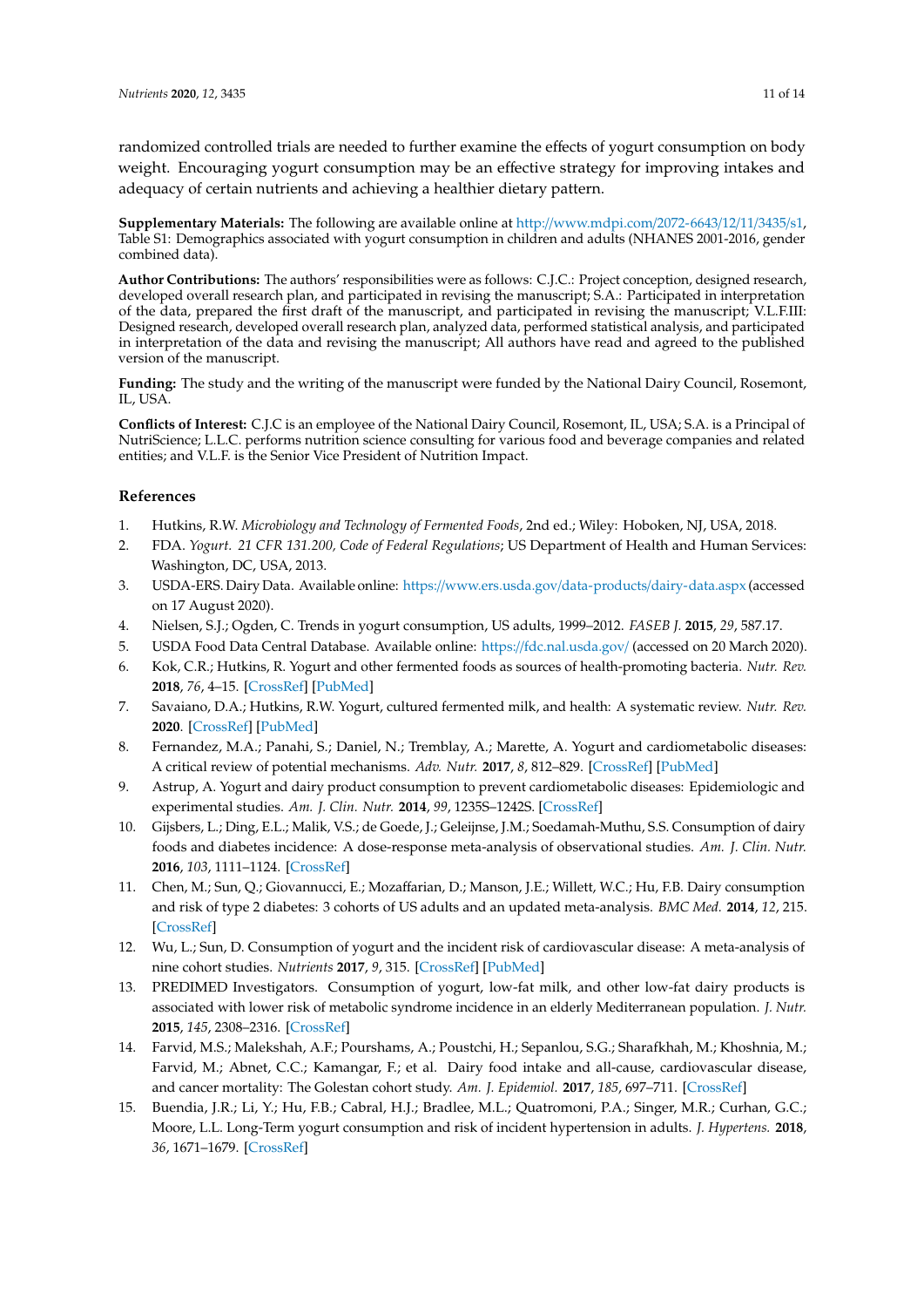- <span id="page-11-0"></span>16. Wang, H.; Fox, C.S.; Troy, L.M.; Mckeown, N.M.; Jacques, P.F. Longitudinal association of dairy consumption with the changes in blood pressure and the risk of incident hypertension: The Framingham Heart Study. *Br. J. Nutr.* **2015**, *114*, 1887–1899. [\[CrossRef\]](http://dx.doi.org/10.1017/S0007114515003578)
- <span id="page-11-1"></span>17. Trichia, E.; Luben, R.; Khaw, K.T.; Wareham, N.J.; Imamura, F.; Forouhi, N.G. The associations of longitudinal changes in consumption of total and types of dairy products and markers of metabolic risk and adiposity: Findings from the European Investigation into Cancer and Nutrition (EPIC)-Norfolk study, United Kingdom. *Am. J. Clin. Nutr.* **2020**, *111*, 1018–1026. [\[CrossRef\]](http://dx.doi.org/10.1093/ajcn/nqz335)
- 18. Mozaffarian, D.; Hao, T.; Rimm, E.B.; Willett, W.C.; Hu, F.B. Changes in diet and lifestyle and long-term weight gain in women and men. *New Eng. J. Med.* **2011**, *364*, 2392–2404. [\[CrossRef\]](http://dx.doi.org/10.1056/NEJMoa1014296)
- 19. Eales, J.; Lenoir-Wijnkoop, I.; King, S.; Wood, H.; Kok, F.J.; Shamir, R.; Prentice, A.; Edwards, M.; Glanville, J.; Atkinson, R.L. Is consuming yoghurt associated with weight management outcomes? Results from a systematic review. *Int. J. Obes.* **2016**, *40*, 731–746. [\[CrossRef\]](http://dx.doi.org/10.1038/ijo.2015.202)
- <span id="page-11-2"></span>20. Wang, H.; Troy, L.M.; Rogers, G.T.; Fox, C.S.; McKeown, N.M.; Meigs, J.B.; Jacques, P.F. Longitudinal association between dairy consumption and changes of body weight and waist circumference: The Framingham Heart Study. *Int. J. Obes.* **2014**, *38*, 299–305. [\[CrossRef\]](http://dx.doi.org/10.1038/ijo.2013.78) [\[PubMed\]](http://www.ncbi.nlm.nih.gov/pubmed/23736371)
- <span id="page-11-3"></span>21. Hobbs, D.A.; Givens, D.I.; Lovegrove, J.A. Yogurt consumption is associated with higher nutrient intake, diet quality and favourable metabolic profile in children: A cross-sectional analysis using data from years 1–4 of the National diet and Nutrition Survey, UK. *Eur. J. Nutr.* **2019**, *58*, 409–422. [\[CrossRef\]](http://dx.doi.org/10.1007/s00394-017-1605-x)
- <span id="page-11-4"></span>22. Vatanparast, H.; Islam, N.; Patil, R.P.; Shamloo, A.; Keshavarz, P.; Smith, J.; Whiting, S. Consumption of yogurt in Canada and its contribution to nutrient intake and diet quality among Canadians. *Nutrients* **2019**, *11*, 1203. [\[CrossRef\]](http://dx.doi.org/10.3390/nu11061203)
- <span id="page-11-5"></span>23. Wang, H.; Livingston, K.A.; Fox, C.S.; Meigs, J.B.; Jacques, P.F. Yogurt consumption is associated with better diet quality and metabolic profile in American men and women. *Nutr. Res.* **2013**, *33*, 18–26. [\[CrossRef\]](http://dx.doi.org/10.1016/j.nutres.2012.11.009) [\[PubMed\]](http://www.ncbi.nlm.nih.gov/pubmed/23351406)
- <span id="page-11-6"></span>24. Zhu, Y.; Wang, H.; Hollis, J.H.; Jacques, P.F. The associations between yogurt consumption, diet quality, and metabolic profiles in children in the USA. *Eur. J. Nutr.* **2015**, *54*, 543–550. [\[CrossRef\]](http://dx.doi.org/10.1007/s00394-014-0735-7)
- <span id="page-11-7"></span>25. Keast, D.R.; Hill Gallant, K.M.; Albertson, A.M.; Gugger, C.K.; Holschuh, N.M. Associations between yogurt, dairy, calcium, and vitamin D intake and obesity among U.S. children aged 8-18 years: NHANES, 2005–2008. *Nutrients* **2015**, *7*, 1577–1593. [\[CrossRef\]](http://dx.doi.org/10.3390/nu7031577)
- <span id="page-11-8"></span>26. Centers for Disease Control and Prevention (CDC); National Center for Health Statistics. National Health and Nutrition Examination Survey. Hyattsville, M.D.: National Center for Health Statistics. Available online: https://[www.cdc.gov](https://www.cdc.gov/nchs/nhanes/index.htm)/nchs/nhanes/index.htm (accessed on 25 March 2020).
- <span id="page-11-9"></span>27. National Center for Health Statistics. Available online: http://[www.cdc.gov](http://www.cdc.gov/nchs/nhanes/)/nchs/nhanes/ (accessed on 16 September 2020).
- <span id="page-11-10"></span>28. Raper, N.; Perloff, B.; Ingwersen, L.; Steinfeldt, L.; Anand, J. An overview of USDA's dietary intake data system. *J. Food Comp. Anal.* **2004**, *17*, 545–555. [\[CrossRef\]](http://dx.doi.org/10.1016/j.jfca.2004.02.013)
- <span id="page-11-11"></span>29. U.S. Department of Agriculture, Agricultural Research Service. 2018; USDA Food and Nutrient Database for Dietary Studies. Food Surveys Research Group Home Page. Available online: http://[www.ars.usda.gov](http://www.ars.usda.gov/nea/bhnrc/fsrg)/nea/ [bhnrc](http://www.ars.usda.gov/nea/bhnrc/fsrg)/fsrg (accessed on 25 March 2020).
- <span id="page-11-12"></span>30. U.S. Department of Health and Human Services; U.S. Department of Agriculture. *2015–2020 Dietary Guidelines for Americans*, 8th ed.; December 2015. Available online: http://health.gov/[dietaryguidelines](http://health.gov/dietaryguidelines/2015/guidelines/)/2015/guidelines/ (accessed on 7 July 2020).
- <span id="page-11-13"></span>31. Krebs-Smith, S.M.; Pannucci, T.E.; Subar, A.F.; Kirkpatrick, S.I.; Lerman, J.L.; Tooze, J.A.; Wilson, M.M.; Reedy, J. Update of the Healthy Eating Index: HEI-2015. *J. Acad. Nutr. Diet.* **2018**, *118*, 1591–1602. [\[CrossRef\]](http://dx.doi.org/10.1016/j.jand.2018.05.021)
- <span id="page-11-14"></span>32. U.S. Department of Agriculture, Agricultural Research Service. USDA Food Patterns Equivalent Database. Available online: https://www.ars.usda.gov/northeast-area/beltsville-md-bhnrc/[beltsville-human-nutrition](https://www.ars.usda.gov/northeast-area/beltsville-md-bhnrc/beltsville-human-nutrition-research-center/food-surveys-research-group/docs/fped-overview/)research-center/[food-surveys-research-group](https://www.ars.usda.gov/northeast-area/beltsville-md-bhnrc/beltsville-human-nutrition-research-center/food-surveys-research-group/docs/fped-overview/)/docs/fped-overview/ (accessed on 25 March 2020).
- <span id="page-11-15"></span>33. USDA. Choose My Plate. Available online: https://[www.choosemyplate.gov](https://www.choosemyplate.gov) (accessed on 25 March 2020).
- <span id="page-11-16"></span>34. Kuczmarski, R.J.; Ogden, C.L.; Guo, S.S.; Grummer-Strawn, L.M.; Flegal, K.M.; Mei, Z.; Wei, R.; Curtin, L.R.; Roche, A.F.; Johnson, C.L. *2000 CDC Growth Charts for the United States: Methods and Development*; Department of Health and Human Services, Centers for Disease Control and Prevention, National Center for Health Statistics: Rockville, MD, USA, 2002; Volume 11, pp. 1–190.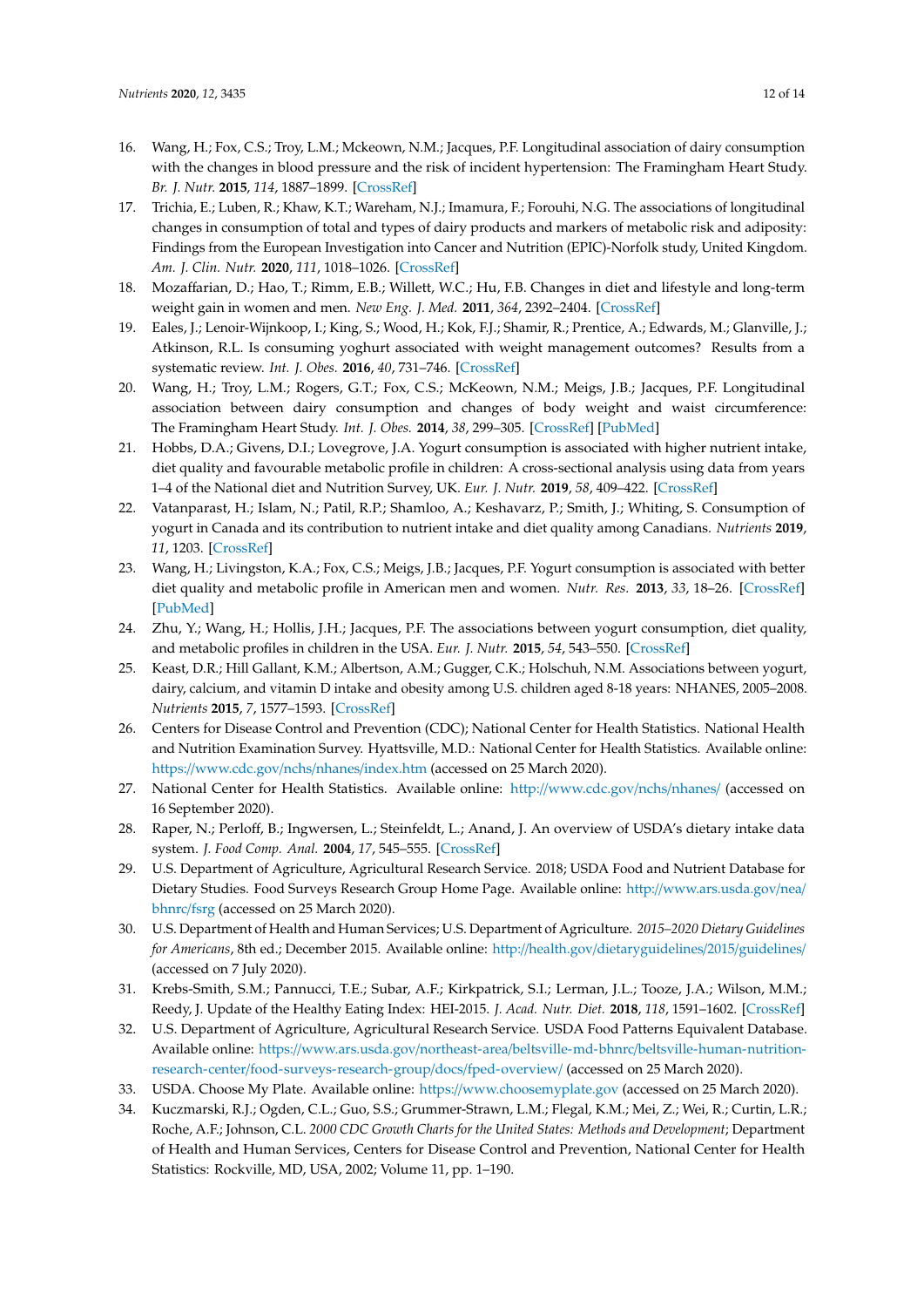- <span id="page-12-0"></span>35. Expert Panel on the Identification, Evaluation, and Treatment of Overweight in Adults. *Clinical Guidelines on the Identification, Evaluation, and Treatment of Overweight and Obesity in Adults: Executive Summary*; National Institutes of Health, National Heart, Lung, and Blood Institute: Bethesda, MD, USA, 1998; Volume 68, pp. 899–917. [\[CrossRef\]](http://dx.doi.org/10.1093/ajcn/68.4.899)
- <span id="page-12-1"></span>36. Tooze, J.A.; Kipnis, V.; Buckman, D.W.; Carroll, R.J.; Freedman, L.S.; Guenther, P.M.; Krebs-Smith, S.M.; Subar, A.F.; Dodd, K.W. A mixed-effects model approach for estimating the distribution of usual intake of nutrients: The NCI method. *Stat. Med.* **2010**, *29*, 2857–2868. [\[CrossRef\]](http://dx.doi.org/10.1002/sim.4063)
- <span id="page-12-2"></span>37. Dietary Guidelines Advisory Committee. *Scientific Report of the 2015 Dietary Guidelines Advisory Committee: Advisory Report to the Secretary of Health and Human Services and the Secretary of Agriculture*; U.S. Department of Agriculture, Agricultural Research Service: Washington, DC, USA. Available online: https://www.dietaryguidelines.gov/sites/default/files/2019-05/[Scientific-Report-of-the-2015-Dietary-](https://www.dietaryguidelines.gov/sites/default/files/2019-05/Scientific-Report-of-the-2015-Dietary-Guidelines-Advisory-Committee.pdf)[Guidelines-Advisory-Committee.pdf](https://www.dietaryguidelines.gov/sites/default/files/2019-05/Scientific-Report-of-the-2015-Dietary-Guidelines-Advisory-Committee.pdf) (accessed on 7 July 2020).
- 38. Muehlhoff, E.; Bennett, A.; Mcmahon, D. *Milk and Dairy Products in Human Nutrition*; Food and Agriculture Organization of the United Nations: Rome, Italy, 2013.
- 39. Pfeuffer, M.; Watzl, B. Nutrition and health aspects of milk and dairy products and their ingredients. *Ernahr. Umsch.* **2018**, *65*, 22–33.e14–e17. [\[CrossRef\]](http://dx.doi.org/10.4455/eu.2018.006)
- 40. O'Neil, C.E.; Nicklas, T.A.; Fulgoni, V.L., III. Food sources of energy and nutrients of public health concern and nutrients to limit with a focus on milk and other dairy foods in children 2 to 18 years of age: National health and nutrition examination survey, 2011–2014. *Nutrients* **2018**, *10*, 1050. [\[CrossRef\]](http://dx.doi.org/10.3390/nu10081050)
- <span id="page-12-3"></span>41. O'Neil, C.E.; Keast, D.R.; Fulgoni, V.L.; Nicklas, T.A. Food sources of energy and nutrients among adults in the US: NHANES 2003–2006. *Nutrients* **2012**, *4*, 2097–2120. [\[CrossRef\]](http://dx.doi.org/10.3390/nu4122097)
- <span id="page-12-4"></span>42. Hiza, H.A.; Casavale, K.O.; Guenther, P.M.; Davis, C.A. Diet quality of Americans differs by age, sex, race/ethnicity, income, and education level. *J. Acad. Nutr. Diet.* **2013**, *113*, 297–306. [\[CrossRef\]](http://dx.doi.org/10.1016/j.jand.2012.08.011)
- <span id="page-12-5"></span>43. Reedy, J.; Krebs-Smith, S.M.; Bosire, C. Evaluating the food environment: Application of the Healthy Eating Index-2005. *Am. J. Prev. Med.* **2010**, *38*, 465–471. [\[CrossRef\]](http://dx.doi.org/10.1016/j.amepre.2010.01.015)
- <span id="page-12-6"></span>44. USDA-CNPP. *Nutrition Insight 41. Diet Quality of Older Americans in 1994-96 and 2001-02 as Measured by the Healthy Eating Index-2005*; USDA/CNPP: Alexandria, VA, USA, 2008.
- <span id="page-12-7"></span>45. Fulgoni, V.L.; Keast, D.R.; Drewnowski, A. Development and validation of the nutrient-rich foods index: A tool to measure nutritional quality of foods. *J. Nutr.* **2009**, *139*, 1549–1554. [\[CrossRef\]](http://dx.doi.org/10.3945/jn.108.101360)
- <span id="page-12-8"></span>46. Nicklas, T.A.; O'Neil, C.E.; Fulgoni, V.L. Diet quality is inversely related to cardiovascular risk factors in adults. *J. Nutr.* **2012**, *142*, 2112–2118. [\[CrossRef\]](http://dx.doi.org/10.3945/jn.112.164889)
- 47. Chiuve, S.E.; Fung, T.T.; Rimm, E.B.; Hu, F.B.; McCullough, M.L.; Wang, M.; Stampfer, M.J.; Willett, W.C. Alternative dietary indices both strongly predict risk of chronic disease. *J. Nutr.* **2012**, *142*, 1009–1018. [\[CrossRef\]](http://dx.doi.org/10.3945/jn.111.157222) [\[PubMed\]](http://www.ncbi.nlm.nih.gov/pubmed/22513989)
- 48. Reedy, J.; Mitrou, P.N.; Krebs-Smith, S.M.; Wirfalt, E.; Flood, A.; Kipnis, V.; Leitzmann, M.; Mouw, T.; Hollenbeck, A.; Schatzkin, A.; et al. Index-based dietary patterns and risk of colorectal cancer: The NIH-AARP diet and health study. *Am. J. Epidemiol.* **2008**, *168*, 38–48. [\[CrossRef\]](http://dx.doi.org/10.1093/aje/kwn097)
- <span id="page-12-9"></span>49. O'Neil, C.E.; Nicklas, T.A.; Rampersaud, G.C.; Fulgoni, V.L. One hundred percent orange juice consumption is associated with better diet quality, improved nutrient adequacy, and no increased risk for overweight/obesity in children. *Nutr. Res.* **2011**, *31*, 673–682. [\[CrossRef\]](http://dx.doi.org/10.1016/j.nutres.2011.09.002)
- <span id="page-12-10"></span>50. Hill, C.; Guarner, F.; Reid, G.; Gibson, G.R.; Merenstein, D.J.; Pot, B.; Morelli, L.; Canani, R.B.; Flint, H.J.; Salminen, S.; et al. Expert consensus document. The international scientific association for probiotics and prebiotics consensus statement on the scope and appropriate use of the term probiotic. *Nat. Rev. Gastroenterol. Hepatol.* **2014**, *11*, 506–514. [\[CrossRef\]](http://dx.doi.org/10.1038/nrgastro.2014.66)
- <span id="page-12-11"></span>51. Marco, M.L.; Heeney, D.; Binda, S.; Cifelli, C.J.; Cotter, P.D.; Foligne, B.; Ganzle, M.; Kort, R.; Pasin, G.; Pihlanto, A.; et al. Health benefits of fermented foods: Microbiota and beyond. *Curr. Opin. Biotechnol.* **2017**, *44*, 94–102. [\[CrossRef\]](http://dx.doi.org/10.1016/j.copbio.2016.11.010) [\[PubMed\]](http://www.ncbi.nlm.nih.gov/pubmed/27998788)
- <span id="page-12-12"></span>52. Ogden, C.L.; Carroll, M.D.; Kit, B.K.; Flegal, K.M. Prevalence of childhood and adult obesity in the United States, 2011–2012. *JAMA* **2014**, *311*, 806–814. [\[CrossRef\]](http://dx.doi.org/10.1001/jama.2014.732)
- <span id="page-12-13"></span>53. U.S. Department of Health and Human Services, Office of the Surgeon General. *The Surgeon General's Vision for a Healthy and Fit Nation*; U.S. Department of Health and Human Services, Office of the Surgeon General: Rockville, MD, USA, 2010.